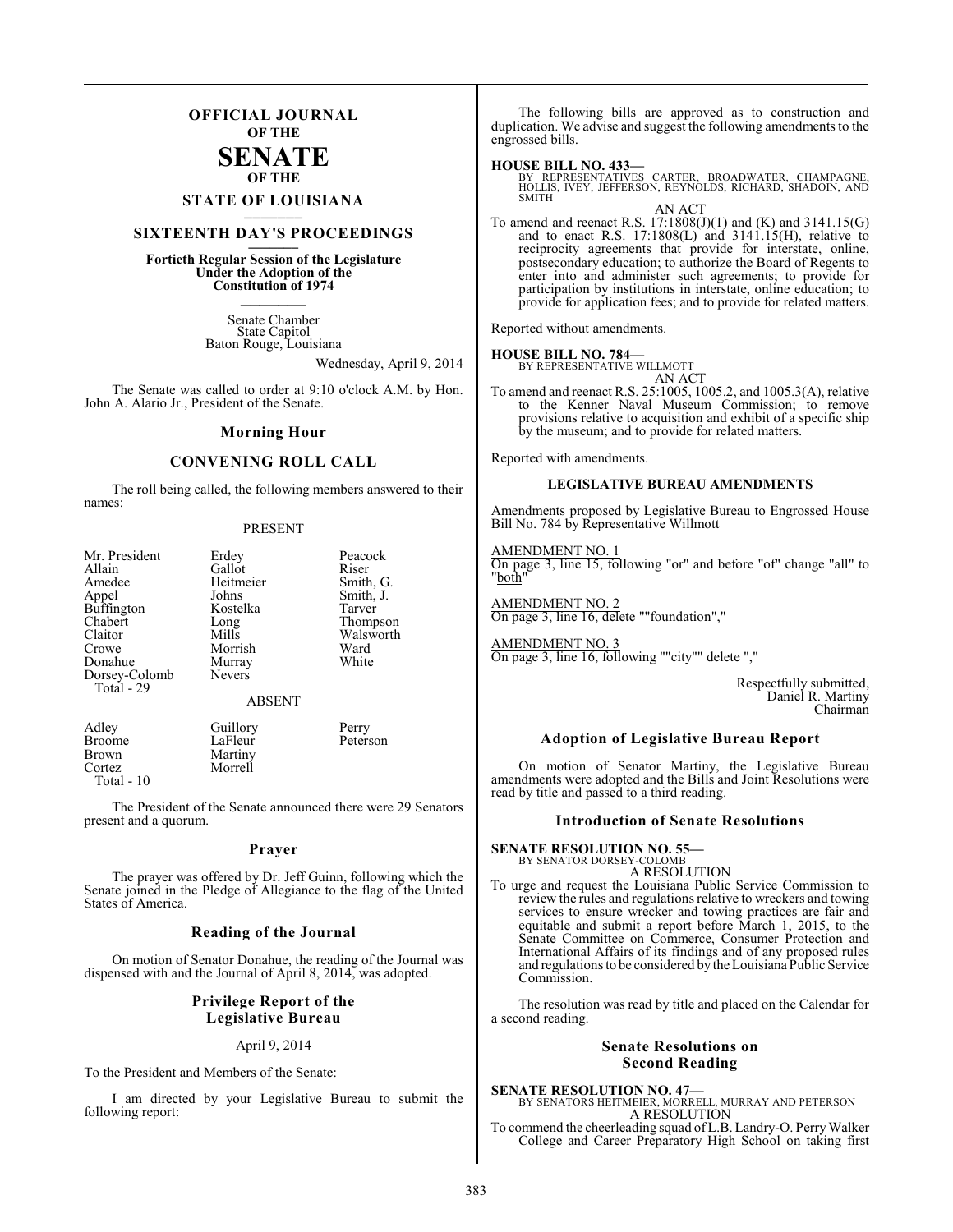### April 9, 2014

place at the Worldwide Spirit Association Grand Nationals cheerleading competition recently held in New Orleans.

On motion of Senator Heitmeier the resolution was read by title and adopted.

#### **SENATE RESOLUTION NO. 48—**

BY SENATORS HEITMEIER, MORRELL, MURRAY AND PETERSON A RESOLUTION

To commend the L.B. Landry-O. Perry Walker Career College and Preparatory High School boys basketball team for winning the Class 4A state championship.

On motion of Senator Heitmeier the resolution was read by title and adopted.

### **SENATE RESOLUTION NO. 49—**

BY SENATOR CROWE A RESOLUTION

To commend music and choral teacher at Bonne Ecole Elementary, Georgia Mannino, for being awarded the national Parent Teacher Association's Life Achievement Award, the highest honor given to PTA members and leaders.

On motion of Senator Crowe the resolution was read by title and adopted.

#### **SENATE RESOLUTION NO. 50—** BY SENATOR LONG

A RESOLUTION

To express the sincere condolences of the Senate of the Legislature of Louisiana upon the death of Ellis Spencer Martin.

On motion of Senator Long the resolution was read by title and adopted.

#### **SENATE RESOLUTION NO. 51—** BY SENATOR TARVER

A RESOLUTION

To commend and congratulate Mrs. Helen Jewitt Amin on her fortythree-year teaching career and to recognize her extraordinary acts of kindness in providing scholarships to many high school seniors seeking to go to college.

On motion of Senator Tarver the resolution was read by title and adopted.

**SENATE RESOLUTION NO. 52—** BY SENATORS PETERSON, WALSWORTH AND ALARIO A RESOLUTION

To commend and congratulate Jacquelyn Brechtel Clarkson for over twenty-four years of dedicated public service representing the city of New Orleans as a district councilmember, state representative, and councilmember-at-large.

On motion of Senator Peterson the resolution was read by title and adopted.

#### **SENATE RESOLUTION NO. 53—** BY SENATOR ALARIO

A RESOLUTION

To recognize April 16, 2014, as National Multiple Sclerosis Society Public Policy Conference Day at the Capitol and to encourage efforts to inform Louisianians about multiple sclerosis and efforts that help bring us closer to a world free of MS.

On motion of Senator Heitmeier the resolution was read by title and adopted.

#### **SENATE RESOLUTION NO. 54—** BY SENATOR WALSWORTH

A RESOLUTION

To express the sincere condolences of the Senate of the Legislature of Louisiana upon the death of R. L. Hargrove.

# **Page 2 SENATE 16th DAY'S PROCEEDINGS**

On motion of Senator Walsworth the resolution was read by title and adopted.

#### **Senate Concurrent Resolutions on Second Reading**

#### **SENATE CONCURRENT RESOLUTION NO. 65—**

BY SENATOR CHABERT A CONCURRENT RESOLUTION

To designate November of each year as Culinary Careers Awareness Month in support of raising awareness of the culinary profession and the opportunities available to youth.

The concurrent resolution was read by title. Senator Chabert moved to adopt the Senate Concurrent Resolution.

### **ROLL CALL**

The roll was called with the following result:

#### YEAS

| Mr. President<br>Allain<br>Amedee<br>Appel<br>Brown<br>Buffington<br>Chabert<br>Claitor<br>Cortez<br>Crowe<br>Donahue<br>Total - 32 | Dorsey-Colomb<br>Erdev<br>Gallot<br>Heitmeier<br>Johns<br>Kostelka<br>Long<br>Mills<br>Morrish<br>Murray<br><b>Nevers</b><br><b>NAYS</b> | Peacock<br>Peterson<br>Riser<br>Smith, G.<br>Smith, J.<br>Tarver<br>Thompson<br>Walsworth<br>Ward<br>White |
|-------------------------------------------------------------------------------------------------------------------------------------|------------------------------------------------------------------------------------------------------------------------------------------|------------------------------------------------------------------------------------------------------------|
| Total - 0                                                                                                                           | <b>ABSENT</b>                                                                                                                            |                                                                                                            |
| Adley                                                                                                                               | LaFleur                                                                                                                                  | Perry                                                                                                      |

The Chair declared the Senate adopted the Senate Concurrent Resolution and ordered it sent to the House.

#### **SENATE CONCURRENT RESOLUTION NO. 66—**

Broome Martiny<br>Guillory Morrell

Guillory Total - 7

BY SENATOR ALARIO AND REPRESENTATIVE KLECKLEY A CONCURRENT RESOLUTION

To commend LouisianaChildren.org and its partner programs, Child Advocacy Centers of Louisiana, the Louisiana Court Appointed Special Advocates Association, and Prevent Child Abuse Louisiana for their efforts to bring education and awareness to the issues of child abuse and abandonment through the "GEAUX BLUE FOR KIDS!" campaign and to recognize Tuesday, April 15, 2014, as "GEAUX BLUE FOR KIDS!" Day at the Louisiana State Capitol.

The concurrent resolution was read by title. Senator Dorsey-Colomb moved to adopt the Senate Concurrent Resolution.

### **ROLL CALL**

The roll was called with the following result:

| Mr. President     | Dorsey-Colomb | Peacock   |
|-------------------|---------------|-----------|
| Allain            | Erdey         | Peterson  |
| Amedee            | Gallot        | Riser     |
| Appel             | Heitmeier     | Smith, G. |
| Brown             | Johns         | Smith, J. |
| <b>Buffington</b> | Kostelka      | Thompson  |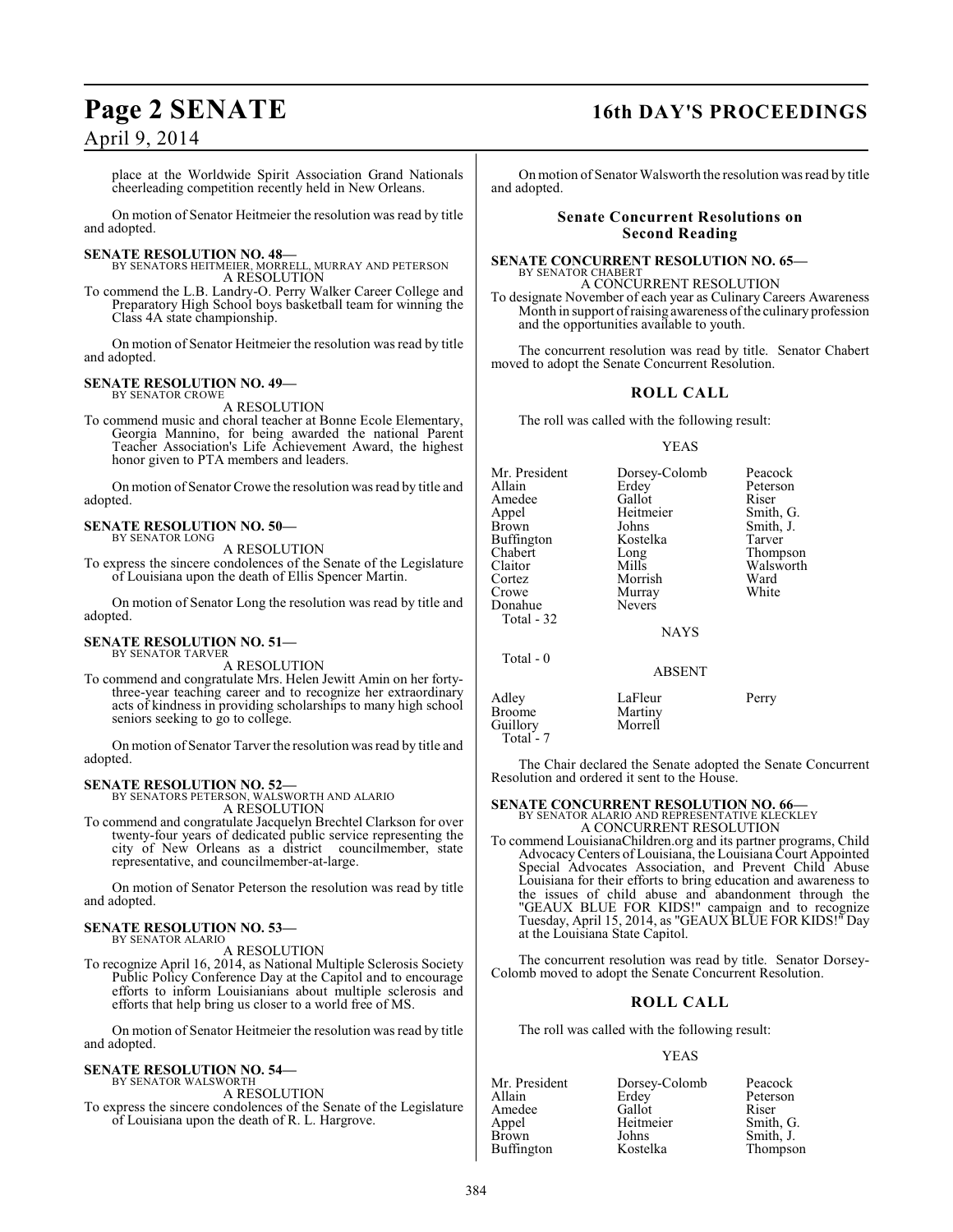# **16th DAY'S PROCEEDINGS Page 3 SENATE**

| Chabert<br>Claitor<br>Cortez<br>Crowe<br>Donahue<br>Total - 31 | Long<br>Mills<br>Morrish<br>Murray<br><b>Nevers</b><br><b>NAYS</b> | Walsworth<br>Ward<br>White |
|----------------------------------------------------------------|--------------------------------------------------------------------|----------------------------|
| Total - $0$                                                    | <b>ABSENT</b>                                                      |                            |
| Adley<br><b>Broome</b><br>Guillory                             | LaFleur<br>Martiny<br>Morrell                                      | Perry<br>Tarver            |

The Chair declared the Senate adopted the Senate Concurrent Resolution and ordered it sent to the House.

#### **SENATE CONCURRENT RESOLUTION NO. 67—**

Guillory Total - 8

Total - 4

- BY SENATORS ALARIO, ADLEY, ALLAIN, AMEDEE, APPEL, BROOME,<br>BROWN, BUFFINGTON, CHABERT, CLAITOR, CORTEZ, CROWE,<br>DONAHUE, DORSEY-COLOMB, ERDEY, GALLOT, GUILLORY,<br>HEITMEIER, JOHNS, KOSTELKA, LAFLEUR, LONG, MARTINY, MILLS,<br>MORR WALSWORTH, WARD AND WHITE A CONCURRENT RESOLUTION
- To expressthe sincere and heartfelt condolences of the Legislature of Louisiana upon the passing of a beloved gentleman, renowned real estate businessman, community activist, and former member of both the Louisiana House of Representatives and the Louisiana State Senate, the Honorable Francis E. "Hank" Lauricella, and to celebrate a life well spent in service to the betterment of the state of Louisiana.

The concurrent resolution was read by title. Senator Thompson moved to adopt the Senate Concurrent Resolution.

#### **ROLL CALL**

The roll was called with the following result:

#### YEAS

| Mr. President<br>Allain<br>Amedee<br>Appel<br>Brown<br>Buffington<br>Chabert<br>Claitor<br>Cortez<br>Crowe<br>Donahue<br>Dorsey-Colomb<br><b>Total - 35</b> | Erdey<br>Gallot<br>Heitmeier<br>Johns<br>Kostelka<br>LaFleur<br>Long<br>Martiny<br>Mills<br>Morrell<br>Morrish<br>Murray<br><b>NAYS</b> | Nevers<br>Peacock<br>Peterson<br>Riser<br>Smith, G.<br>Smith, J.<br>Tarver<br>Thompson<br>Walsworth<br>Ward<br>White |
|-------------------------------------------------------------------------------------------------------------------------------------------------------------|-----------------------------------------------------------------------------------------------------------------------------------------|----------------------------------------------------------------------------------------------------------------------|
| Total $-0$                                                                                                                                                  | <b>ABSENT</b>                                                                                                                           |                                                                                                                      |
| Adley<br>Broome                                                                                                                                             | Guillory<br>Perry                                                                                                                       |                                                                                                                      |

The Chair declared the Senate adopted the Senate Concurrent Resolution and ordered it sent to the House.

# April 9, 2014

#### **Message from the House**

#### **ASKING CONCURRENCE IN HOUSE BILLS AND JOINT RESOLUTIONS**

#### April 9, 2014

To the Honorable President and Members of the Senate:

I am directed to inform your honorable body that the House of Representatives has finally passed and asks your concurrence in the following House Bills and Joint Resolutions:

| HB No. 193        | HB No. 225 | HB No. 538 |
|-------------------|------------|------------|
| HB No. 574        | HB No. 578 | HB No. 586 |
| HB No. 692        | HB No. 709 | HB No. 765 |
| HB No. 766        | HB No. 798 | HB No. 807 |
| HB No. 864        | HB No. 878 | HB No. 886 |
| <b>HB</b> No. 888 | HB No. 912 | HB No. 916 |
| HB No. 918        | HR No. 951 | HB No. 984 |
| <b>HB</b> No. 880 |            |            |

Respectfully submitted, ALFRED W. SPEER Clerk of the House of Representatives

#### **House Bills and Joint Resolutions on First Reading**

#### **HOUSE BILL NO. 193—** BY REPRESENTATIVE RICHARD

AN ACT

To repeal R.S. 18:441(B)(4), relative to political parties; to repeal the prohibition against the recognition of certain political parties; and to provide for related matters.

The bill was read by title and placed on the Calendar for a second reading.

#### **HOUSE BILL NO. 225—**

BY REPRESENTATIVE CHAMPAGNE AN ACT

To enact R.S.  $39:51.1(B)(12)$  and  $(13)$ , relative to the nongovernmental entity funding request form; to add to the information required in such form; and to provide for related matters.

The bill was read by title and placed on the Calendar for a second reading.

**HOUSE BILL NO. 538—** BY REPRESENTATIVE ST. GERMAIN AN ACT

To amend and reenact R.S. 47:306(E), relative to payment of taxes by vehicle dealers; to provide for the authority of the vehicle commissioner; to provide for the authority of the secretary of the Department of Revenue; to provide for extensions for remitting certain taxes by vehicle dealers; to provide for the authority to waive certain tax penalties; and to provide for related matters.

The bill was read by title and placed on the Calendar for a second reading.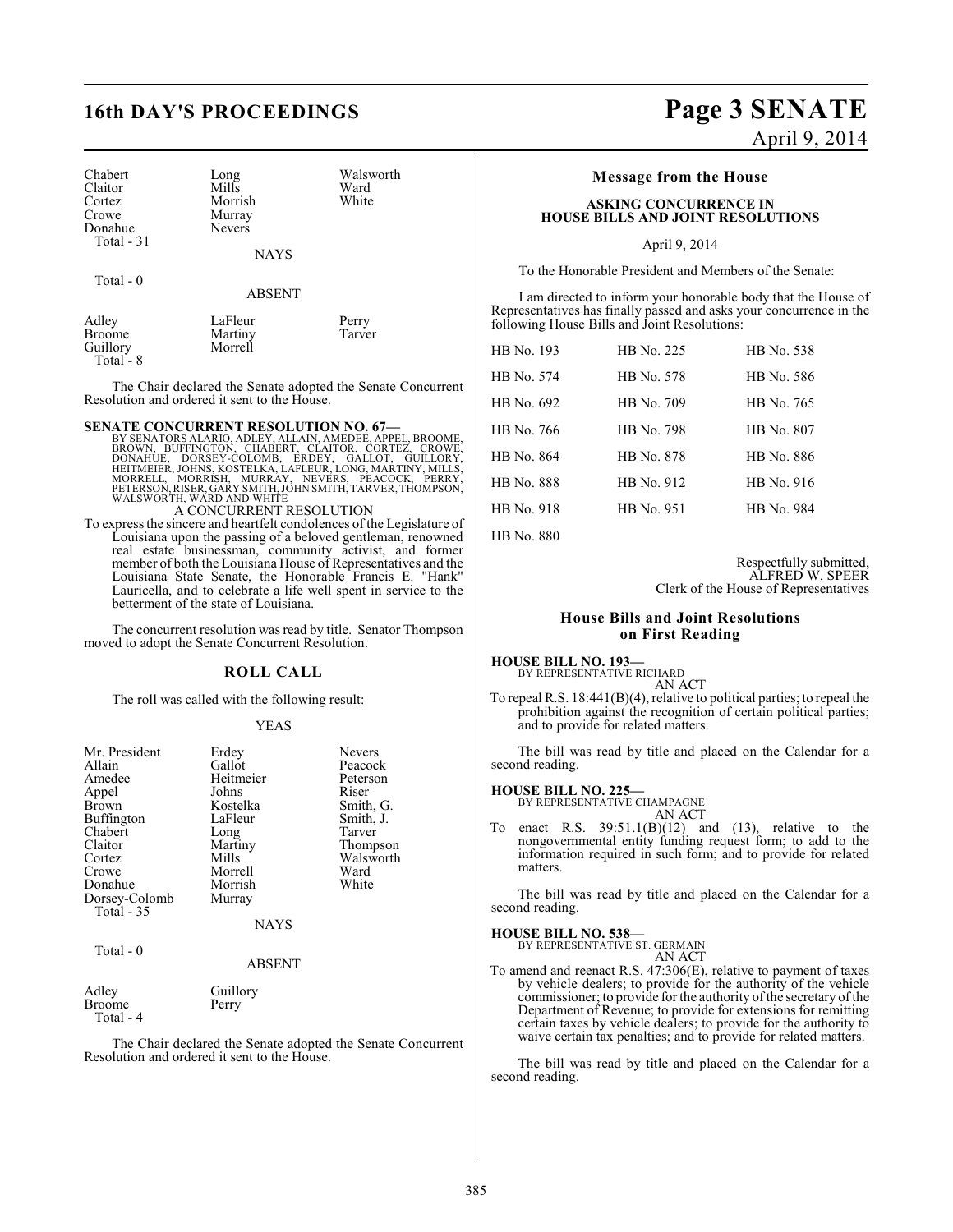# **Page 4 SENATE 16th DAY'S PROCEEDINGS**

April 9, 2014

#### **HOUSE BILL NO. 574—**

BY REPRESENTATIVES BADON AND BROSSETT AN ACT

To amend and reenact R.S. 33:9091.16(D) and (F)(1) and (3)(b), relative to Orleans Parish; to provide relative to the Seabrook Neighborhood Improvement and Security District; to provide relative to the governing board of the district; to provide relative to the membership of the board; to provide relative to the parcel fee imposed within the district; to provide relative to the amount of the fee imposed on certain parcels; to provide relative to the expiration of the fee; to provide relative to the parcel fee being imposed on the effective date of this Act; and to provide for related matters.

The bill was read by title and placed on the Calendar for a second reading.

#### **HOUSE BILL NO. 578—**

BY REPRESENTATIVE COX AN ACT

To enact R.S. 26:600, relative to alcoholic beverage sales; to authorize the governing authority of the city of Mansfield to hold an election to allow certain restaurants to sell alcohol; to provide for definitions; to provide for the election and ballot language; and to provide for related matters.

The bill was read by title and placed on the Calendar for a second reading.

# **HOUSE BILL NO. 586—** BY REPRESENTATIVE THIBAUT

AN ACT

To amend and reenact R.S. 47:1923(D), relative to assessors; to provide relative to the payment of certain group insurance premiums for retirees of certain assessors' offices; to establish retiree eligibility criteria; and to provide for related matters.

The bill was read by title and placed on the Calendar for a second reading.

**HOUSE BILL NO. 692—** BY REPRESENTATIVE BROADWATER AN ACT

To amend and reenact R.S. 23:1538(A)(1) and 1572, relative to unemployment compensation; to provide with respect to payroll reports; to allow the administrator to make estimates in the absence of all of the relevant information; to provide with respect to the termination of employer status; to provide for the termination of coverage; to provide time frames; and to provide for related matters.

The bill was read by title and placed on the Calendar for a second reading.

#### **HOUSE BILL NO. 709—**

BY REPRESENTATIVE GAROFALO AN ACT

To amend and reenact R.S. 9:203(A)(5) and R.S. 13:2592(A), relative to justices of the peace; to authorize a justice of the peace to perform marriage ceremonies within certain territorial limits; to provide for certain notification requirements when appointing an ad hoc justice of the peace; and to provide for related matters.

The bill was read by title and placed on the Calendar for a second reading.

#### **HOUSE BILL NO. 765—**

BY REPRESENTATIVE PIERRE AN ACT

To amend and reenact R.S. 23:1294(A)(2)(introductory paragraph) and (g), and to enact R.S.  $23:1294(A)(4)$ , relative to the

Workers' Compensation Advisory Council; to provide with respect to membership; to provide for diverse representation within the state; and to provide for related matters.

The bill was read by title and placed on the Calendar for a second reading.

#### **HOUSE BILL NO. 766—**

BY REPRESENTATIVE PONTI AN ACT

To amend and reenact R.S. 9:3557(B), 3560(A)(8), 3561(A), 3561.1(G)(1), 3578.4(A)(2), and 3578.7, to enact R.S. 9:3518.4, 3561.2, and 3578.4.1, and to repeal R.S. 9:3560(A)(9), relative to record maintenance for and licensees of consumer credit transactions; to nullify certain consumer transactions and deferred presentment transactions; to provide relative to the location of offices of makers of consumer loans; to provide relative to records retention of makers of consumer loans; to provide relative to makers of consumer loans registration with the secretary of state; to permit certain licensees to offer extended payment plans prior to default of certain consumer credit or deferred presentment transactions; to provide relative to notice requirements for certain consumer credit or deferred presentment transactions; to provide for an effective date; and to provide for related matters.

The bill was read by title and placed on the Calendar for a second reading.

#### **HOUSE BILL NO. 798—**

BY REPRESENTATIVE STOKES AN ACT

To amend and reenact R.S. 47:15(14), 114(F)(3), 287.614(C) and (D)(3), 295(C), 299.9, 299.39, 1407(1), 1408, 1409, 1414(C), 1416, 1433 through 1435, 1438, 1486, 1508.1(B), 1561, 1565(C)(3), 1574(introductory paragraph), 1576(A)(1) and (2), (C), and (E),  $1578(B)(2)$ , (3), and  $(4)(a)$ (introductory paragraph), 1603(A), and 1688, and to enact R.S. 47:1574(5), relative to the enforcement and adjudication of state taxes; to provide with respect to disputes concerning taxes, fees, and claims against the state; to provide with respect to the authority of the secretary of the Department of Revenue regarding the collection and enforcement of taxes and fees; to provide for the jurisdiction, authority, and procedures of the Board of Tax Appeals; to provide for appellate jurisdiction for decisions of the Board of Tax Appeals; to provide for legislative oversight of Board of Tax Appeals rulemaking; to direct the Louisiana State Law Institute to change certain references to the Board of Tax Appeals in certain provisions of current law; to provide for effectiveness; and to provide for related matters.

The bill was read by title and placed on the Calendar for a second reading.

#### **HOUSE BILL NO. 807—**

BY REPRESENTATIVE BARRAS

AN ACT To amend and reenact R.S. 6:1082, 1083(18) and (20), 1086(A)(1), 1087(F)(introductory paragraph), 1088(D), (F), 1087(F)(introductory paragraph), 1088(D), (F),  $(G)(3)$ (introductory paragraph), and  $(J)$ , 1088.2(A) $(1)$  and  $(3)$ ,  $1088.3(A)(1)$  and  $(3)$ ,  $(\overline{C})(2)$ (introductory paragraph) and  $(b)$ , and (D)(2), 1089(A), 1090(B)(1), 1092(B)(1)(e), (G), and (K), and 1099(F) and to enact R.S. 6:1083(11.1) and 1088(G)(3)(d), relative to mortgage servicers; to require that mortgage servicers be licensed and regulated pursuant to the Louisiana Secure and Fair Enforcement of Mortgage Licensing Act of 2009; and to provide for related matters.

The bill was read by title and placed on the Calendar for a second reading.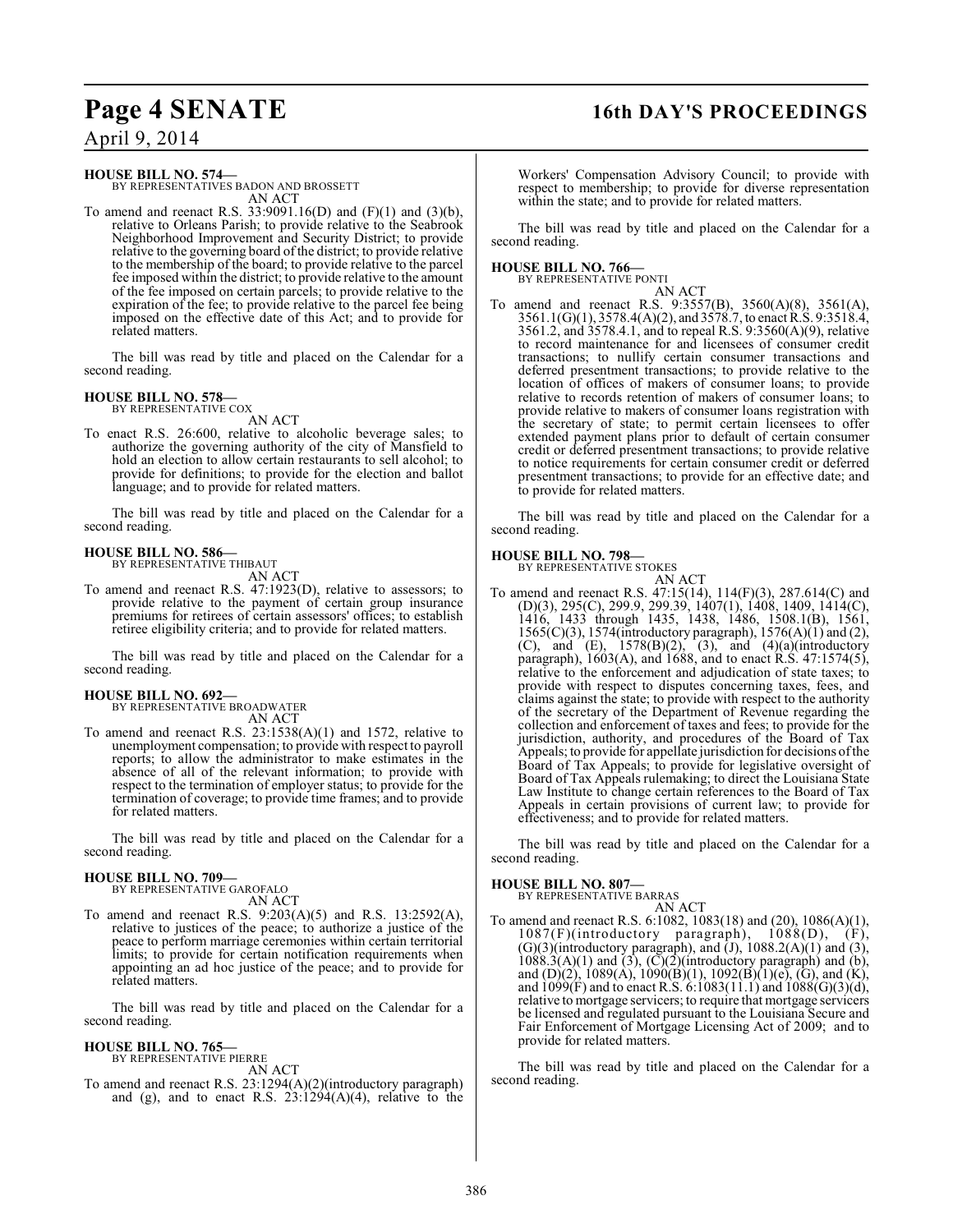# **16th DAY'S PROCEEDINGS Page 5 SENATE**

# April 9, 2014

#### **HOUSE BILL NO. 864—** BY REPRESENTATIVE TALBOT

AN ACT

To enact R.S. 32:865.1, relative to school bus drivers; to provide penalties for operating a school bus without insurance; and to provide for related matters.

The bill was read by title and placed on the Calendar for a second reading.

#### **HOUSE BILL NO. 878—** BY REPRESENTATIVE LEBAS

AN ACT

To amend and reenact R.S. 3:3553(A) and (B)(1) and 3556(A), relative to the Louisiana Soybean and Grain Research and Promotion Board; to provide relative to the use of funds; to repeal authority for referenda for the imposition and extension of assessments; and to provide for related matters.

The bill was read by title and placed on the Calendar for a second reading.

#### **HOUSE BILL NO. 880—** BY REPRESENTATIVE STOKES

AN ACT

To amend and reenact R.S. 23:1540 through 1541.1, 1711(G)(1)(d), 1722 through 1724, 1728, 1766(B), and 1767(D), relative to unemployment insurance tax delay periods; to make tax appeal delay periods uniform; to cause delay periods to begin at the time of mailing rather than the time of receipt; to provide relative to rights of employers to apply for review of a quarterly benefit charge statement; to provide that an appeal of a notice of chargeability be made directly to an administrative law judge; to provide relative to professional employer organizations; and to provide for related matters.

The bill was read by title and placed on the Calendar for a second reading.

#### **HOUSE BILL NO. 886—** BY REPRESENTATIVE MONTOUCET

AN ACT

To amend and reenact R.S. 3:3543(B), (C), and (D), 3544(A)(1) and  $(3)$ ,  $(E)$ ,  $(F)(3)$  and  $(4)$ , and  $(H)(1)$ , and  $3547(A)$  and to repeal R.S. 3:3543(E) and 3544(A)(10), (B), and (H)(5), relative to the Louisiana Rice Research Board; to provide for the membership and duties of the board; to provide for the levy of certain assessments on dry rough "paddy" rice; to provide for rice producer refunds; to provide relative to the time period for the transfer of funds; to repeal authority for referenda for assessment purposes; and to provide for related matters.

The bill was read by title and placed on the Calendar for a second reading.

#### **HOUSE BILL NO. 888—** BY REPRESENTATIVE ARNOLD

AN ACT

To enact R.S. 13:754, relative to district clerks of court; to create the Louisiana Clerks' Remote Access Authority; to provide for the membership of the authority; to provide for the board of commissioner and its powers, duties, and domicile; to provide for the creation of a statewide portal for certain records maintained by the district clerks of court; to provide for the collection and use offees; to provide for document preservation; to provide for the limitation of liability; to provide for restrictions relative to the use of records within the statewide portal; and to provide for related matters.

The bill was read by title and placed on the Calendar for a second reading.

#### **HOUSE BILL NO. 912—**

BY REPRESENTATIVE BARROW

AN ACT To amend and reenact Act No. 818 of the 2012 Regular Session of the Legislature, relative to the payment of refunds by the Department of Revenue for overpayments of tax; to provide with respect to the activation of debit cards; to provide for effectiveness; and to provide for related matters.

The bill was read by title and placed on the Calendar for a second reading.

### **HOUSE BILL NO. 916—**

BY REPRESENTATIVE LEGER

AN ACT To amend and reenact R.S. 13:996.67(D), relative to the Civil District Court for the parish of Orleans; to extend the termination date relative to the collection of costs for the judicial building fund for the Civil District Court for the parish of Orleans; and to provide for related matters.

The bill was read by title and placed on the Calendar for a second reading.

**HOUSE BILL NO. 918—** BY REPRESENTATIVE BARROW AN ACT

To enact Chapter 13-M of Title 33 of the Louisiana Revised Statutes of 1950, to be comprised of R.S. 33:4720.201, relative to redevelopment authorities; to provide relative to the powers and duties of the authorities; to authorize the authorities to create public benefit corporations; to provide relative to the powers and duties of the corporations; and to provide for related matters.

The bill was read by title and placed on the Calendar for a second reading.

#### **HOUSE BILL NO. 951—** BY REPRESENTATIVE FOIL

AN ACT

To enact R.S. 33:9097.22, relative to East Baton Rouge Parish; to create the University Acres Crime Prevention and Neighborhood Improvement District within the parish; to provide relative to the boundaries, purpose, governance, and powers and duties of the district; to provide for the imposition of a parcel fee and for the use thereof; and to provide for related matters.

The bill was read by title and placed on the Calendar for a second reading.

#### **HOUSE BILL NO. 984—**

BY REPRESENTATIVE PIERRE

AN ACT To amend and reenact R.S. 23:1472(10)(a), (11)(a), (d)(II) and (III), (e), and (h), (12)(F)(I), (II)(introductory paragraph), (III)(c) and (f), (IV), (V)(introductory paragraph) and (a)(iii) and (b)(introductory paragraph), (VI), (VII)(G)(introductory paragraph), (H)(I) and (II), 1474(H), 1493(D), 1512, 1513(A)(1), 1532.1(G), 1533(A)(introductory paragraph), 1536(B) through (E), (F)(2), and (G), 1541(A), 1542,  $1552(B)(1), (2), (3),$  and  $(5), 1592(F)$  and  $(G), 1600(2), (6)(a)(I),$ (b), and (c)(I), and (7)(introductory paragraph), and to repeal  $R.S. 23:1474(J), 1533(C), 1536(A)$  and  $(J),$  and  $1543(H),$ relative to unemployment compensation; to provide for technical corrections; to delete obsolete laws; to delete dates that no longer apply; and to provide for related matters.

The bill was read by title and placed on the Calendar for a second reading.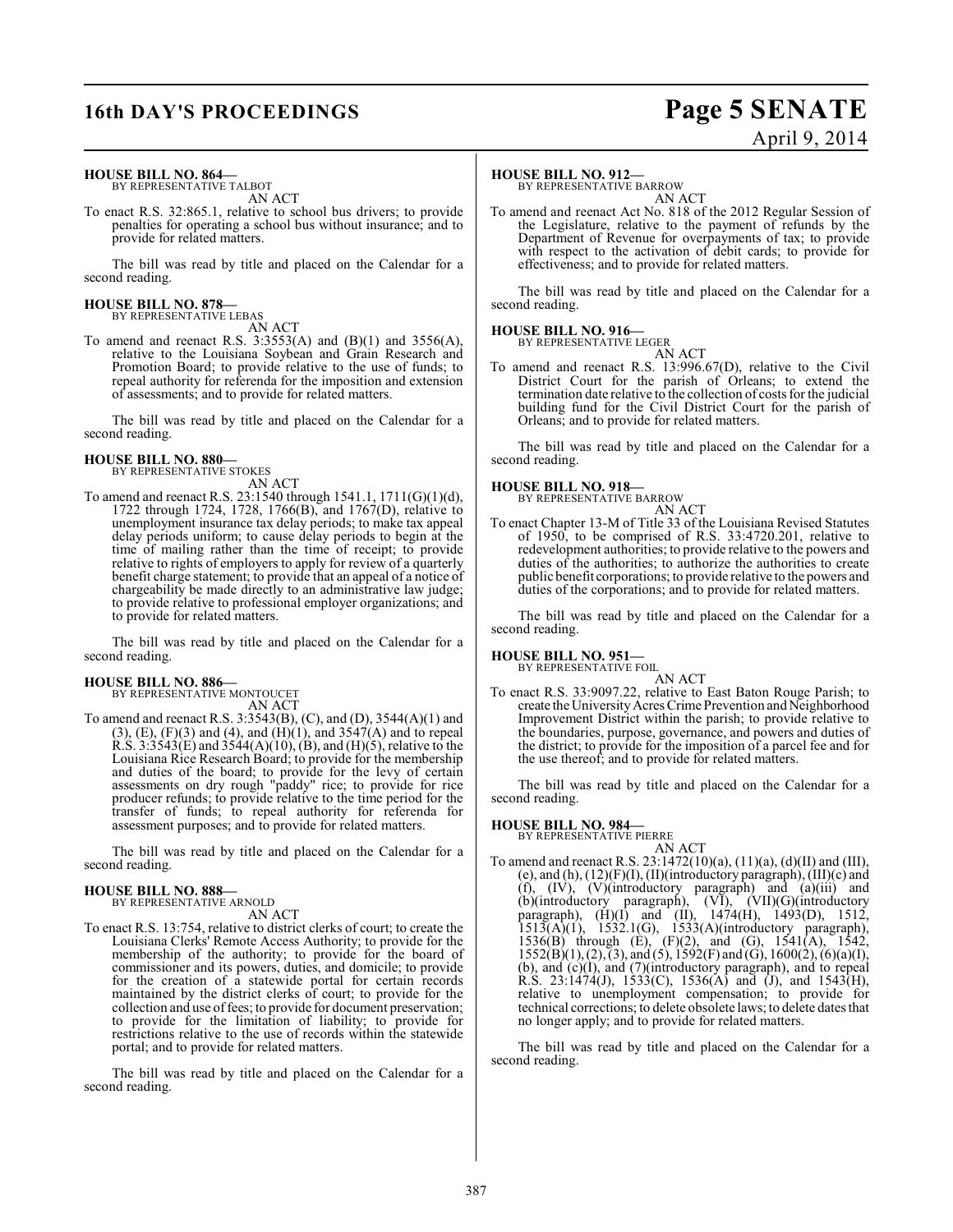# **Page 6 SENATE 16th DAY'S PROCEEDINGS**

April 9, 2014

### **House Bills and Joint Resolutions on Second Reading**

### **HOUSE BILL NO. 75—**

BY REPRESENTATIVE MONTOUCET AN ACT

To amend and reenact R.S. 11:2263, relative to the Firefighters' Retirement System; to provide relative to the garnishment or seizure of benefits and refunds; to require certain documentation relative to such garnishment or seizure; to provide relative to the obligations of the system with respect to such garnishment or seizure; to provide an effective date; and to provide for related matters.

The bill was read by title and referred by the President to the Committee on Retirement.

### **HOUSE BILL NO. 272—** BY REPRESENTATIVE ALFRED WILLIAMS

AN ACT

To amend and reenact R.S. 33:4879(B) and (C), relative to firearms; to authorize parishes and municipalities to institute a firearms buyback program; to provide relative to the procedures governing the implementation of the program and the funding of the program; and to provide for related matters.

The bill was read by title and referred by the President to the Committee on Local and Municipal Affairs.

#### **HOUSE BILL NO. 314—** BY REPRESENTATIVE ARNOLD

AN ACT

To enact R.S. 49:191(7)(a) and to repeal R.S. 49:191(5)(m), relative to the Department of Justice, including provisions to provide for the re-creation of the Department of Justice and the statutory entities made a part of the department by law; to provide for the effective termination date for all statutory authority for the existence of such statutory entities; and to provide for related matters.

The bill was read by title and referred by the President to the Committee on Judiciary B.

### **HOUSE BILL NO. 340—**

BY REPRESENTATIVE JAMES

AN ACT To enact Chapter 28 of Title 51 of the Louisiana Revised Statutes of 1950, to be comprised of R.S. 51:1951 through 1955, relative to Internet privacy; to prohibit employers and educational institutions from requesting or requiring certain individuals to disclose information that allows access to or observation of personal online accounts; to prohibit employers and educational institutions from taking certain actions for failure to disclose information that allows access to personal online accounts; to provide for certain individuals to self-disclose information that allows access to or observation of personal online accounts; to limit liability for failure to search or monitor the activity of an individual's personal online account; to provide for exceptions; and to provide for related matters.

The bill was read by title and referred by the President to the Committee on Commerce, Consumer Protection, and International Affairs.

#### **HOUSE BILL NO. 364—**

BY REPRESENTATIVE MACK AN ACT

To amend and reenact R.S.  $32:414(B)(2)(a)$  and  $667(B)(2)(c)(i)$  and (ii) and  $(I)(1)(b)$ , relative to suspension and seizure of driver's licenses; to extend the time period that certain convictions or the refusal to submit to certain chemical tests can be considered for purposes of suspension of driving privileges; and to provide for related matters.

The bill was read by title and referred by the President to the Committee on Transportation, Highways and Public Works.

### **HOUSE BILL NO. 535—** BY REPRESENTATIVE SHADOIN

AN ACT

To amend and reenact R.S. 13:4688(B), relative to processing fees for clerks of court; to remove requirements relative to when certain processing fees are to be paid in a suit; and to provide for related matters.

The bill was read by title and referred by the President to the Committee on Finance.

#### **HOUSE BILL NO. 569—**

BY REPRESENTATIVES STOKES, ABRAMSON, HODGES, AND HOFFMANN AND SENATOR LONG AN ACT

To amend and reenact R.S. 13:587.4(A) and (C) and to enact R.S. 13:587.4(D), relative to district courts; to authorize the designation of human trafficking courts; to provide relative to training for the presiding judge; to require certain services for human trafficking victims; to provide for the disposition of human trafficking cases; and to provide for related matters.

The bill was read by title and referred by the President to the Committee on Judiciary B.

#### **HOUSE BILL NO. 581—**

BY REPRESENTATIVE HAVARD AN ACT

To enact R.S. 47:338.212, relative to the city of Zachary; to authorize the governing authority of the city, subject to voter approval, to levy and collect a hotel occupancy tax; to provide for the use of the tax proceeds; and to provide for related matters.

The bill was read by title and referred by the President to the Committee on Local and Municipal Affairs.

# **HOUSE BILL NO. 611—** BY REPRESENTATIVE ABRAMSON

AN ACT

To amend and reenact R.S. 10:4A-108, relative to the electronic transfer of funds; to provide for the applicability of Chapter 4A of Title 10 of the Louisiana Revised Statutes of 1950 to a funds transfer that is a remittance transfer as defined in the federal Electronic Fund Transfer Act; to provide for a solution to an inconsistency between an applicable provision of Louisiana law and an applicable provision of the federal Electronic Fund Transfer Act; and to provide for related matters.

The bill was read by title and referred by the President to the Committee on Commerce, Consumer Protection, and International Affairs.

#### **HOUSE BILL NO. 621—**

BY REPRESENTATIVE ABRAMSON AN ACT

To amend and reenact R.S. 12:1333, relative to limited liability companies; to provide for the authority to act on behalf of a limited liability company upon the death or adjudged incompetency of a last remaining member; and to provide for related matters.

The bill was read by title and referred by the President to the Committee on Commerce, Consumer Protection, and International Affairs.

### **HOUSE BILL NO. 698—** BY REPRESENTATIVE COX

AN ACT

To amend and reenact R.S. 23:1531.1(A)(introductory paragraph) and (D), relative to the electronic filing of contribution and wage reports; to remove the ability to file by magnetic media; to provide with respect to the Administrative Procedure Act; and to provide for related matters.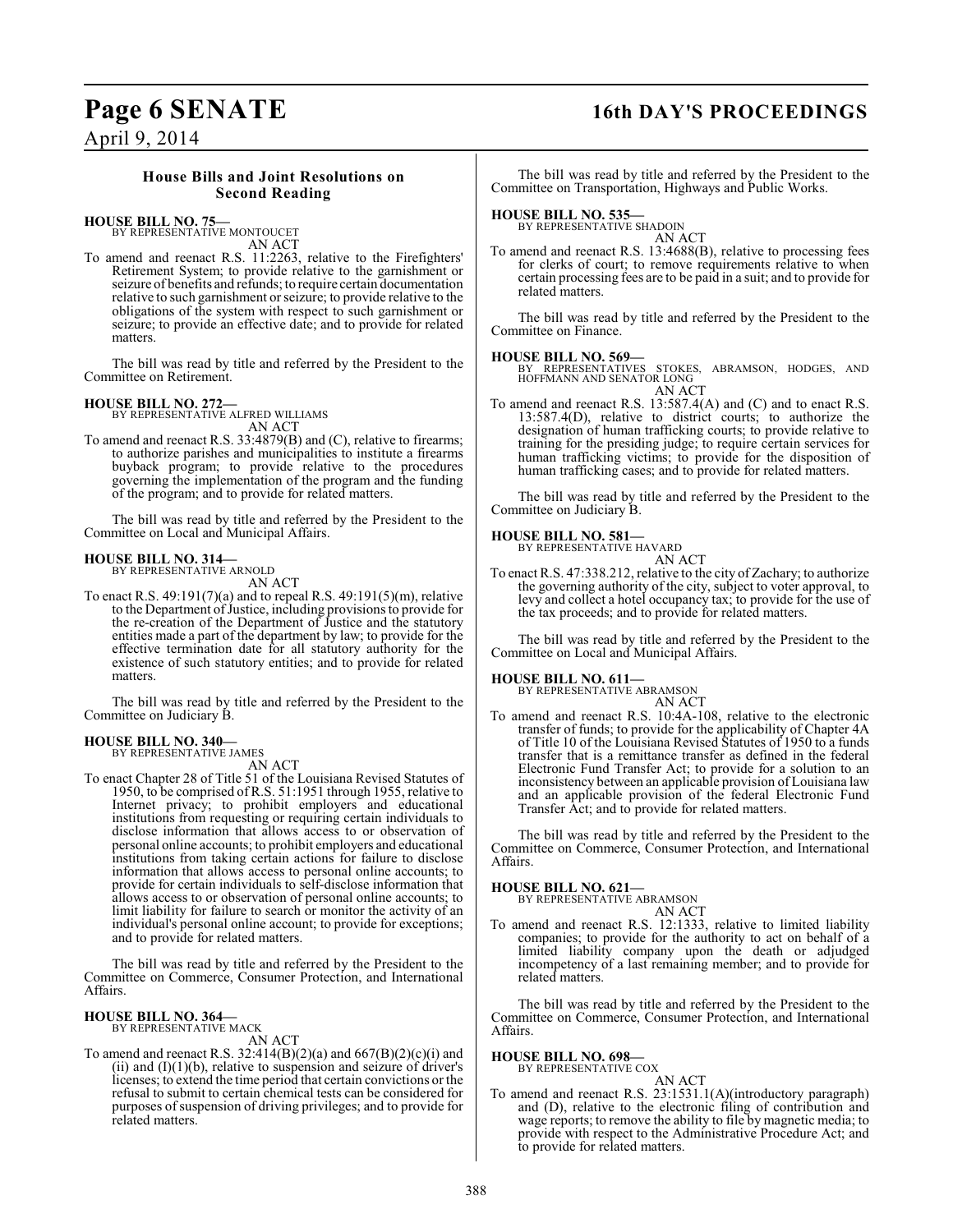# **16th DAY'S PROCEEDINGS Page 7 SENATE**

# April 9, 2014

The bill was read by title and referred by the President to the Committee on Labor and Industrial Relations.

#### **HOUSE BILL NO. 708—**

BY REPRESENTATIVE GAROFALO AN ACT

To amend and reenact R.S.  $51:3121(C)(4)(c)$ , relative to rebates; to provide with respect to the Competitive Projects Payroll Incentive Program; to define qualified capital expenditures for purposes of a rebate based on certain project facility expenses; to provide for effectiveness; and to provide for related matters.

The bill was read by title and referred by the President to the Committee on Revenue and Fiscal Affairs.

### **HOUSE BILL NO. 1073— (Substitute for House Bill No. 442 by Representative Hazel)** BY REPRESENTATIVES HAZEL AND NORTON

AN ACT

To amend and reenact R.S. 15:440.2(A)(1) and Children's Code Article 324(A), relative to recorded statements of protected persons; to amend provisions regarding the authorization to record the statement of a protected person; to authorize the recording of statements of protected persons without the necessity of a court order by either local court rule or execution of a written protocol; and to provide for related matters.

The bill was read by title and referred by the President to the Committee on Judiciary C.

#### **HOUSE BILL NO. 1076— (Substitute for House Bill No. 946 by Representative Schroder)**

BY REPRESENTATIVES SCHRODER, ADAMS, ANDERS, ARMES,<br>ARNOLD, BADON, BARRAS, BARRÓW, BERTHELOT, BURFORD,<br>CARMODY, CHAMPAGNE, COX, CROMER, GAROFALO, GISCLAIR,<br>HOLLIS, HAVARD, HENRY, HENSGENS, HODGES, HOFFMANN,<br>HOLLIS, HAVARD, WILLMOTT

#### AN ACT

To enact R.S. 17:3913 and 3996(B)(34), relative to student information; to limit the type of information to be collected on students; to prohibit the collection of certain information; to prohibit the sharing of student information; to provide exceptions; to provide for access by parents and specified others to certain student information stored in public school computer systems; to provide for student identification numbers; to provide definitions; to provide criminal penalties; and to provide for related matters.

The bill was read by title and referred by the President to the Committee on Education.

#### **House Concurrent Resolutions on Second Reading**

### **HOUSE CONCURRENT RESOLUTION NO. 68—**

BY REPRESENTATIVE DIXON A CONCURRENT RESOLUTION

To recognize the many contributions of the Republic of Azerbaijan and to recognize that it is in the best interest of Louisiana to foster and promote relationships with the people of Azerbaijan.

The resolution was read by title and referred by the President to the Committee on Senate and Governmental Affairs.

#### **Senate Bills and Joint Resolutions on Second Reading Reported by Committees**

**SENATE BILL NO. 57—** BY SENATOR BROOME

AN ACT

To enact R.S. 22:1025.1, relative to group, blanket, and association health insurance; to mandate inclusion of coverage for the treatment of lymphedema as an option in certain policies; and to provide for related matters.

Reported favorably by the Committee on Insurance. The bill was read by title, ordered engrossed and passed to a third reading.

#### **SENATE BILL NO. 103—**

BY SENATOR MORRELL

AN ACT To amend and reenact R.S. 27:28(E) and 431(D), relative to gaming; to prohibit application for certain approval, licenses, and permits for a period of five years under certain circumstances; and to provide for related matters.

Reported with amendments by the Committee on Judiciary B.

#### **SENATE COMMITTEE AMENDMENTS**

Amendments proposed by Senate Committee on Judiciary B to Original Senate Bill No. 103 by Senator Morrell

#### AMENDMENT NO. 1

On page 1, line 6, change "413(D)" to "431(D)"

On motion of Senator Morrell, the committee amendment was adopted. The amended bill was read by title, ordered engrossed and passed to a third reading.

#### **SENATE BILL NO. 122—**

BY SENATOR MORRISH AN ACT

To enact R.S. 42:1123(43), relative to the Code of Governmental Ethics; to provide for an exception to the prohibition of a public servant from doing business with a person who has a business relationship with the agency of the public servant under certain circumstances; and to provide for related matters.

Reported with amendments by the Committee on Senate and Governmental Affairs.

#### **SENATE COMMITTEE AMENDMENTS**

Amendments proposed by Senate Committee on Senate and Governmental Affairs to Original Senate Bill No. 122 by Senator Morrish

#### AMENDMENT NO. 1

On page 2, after line 6, insert

"**(c) A member's compensation or revenue from a contractual or other business or financial relationship with a person seeking to obtain contractual or other business or financial relationships with the member's agency shall not exceed ten thousand dollars per year from a person seeking to have a contractual or other business or financial relationship. All compensation or revenues shall be reported to the governing authority of which he is a member at the time the member submits his personal financial disclosure statement to the Board of Ethics.**"

On motion of Senator Amedee, the committee amendment was adopted. The amended bill was read by title, ordered engrossed and passed to a third reading.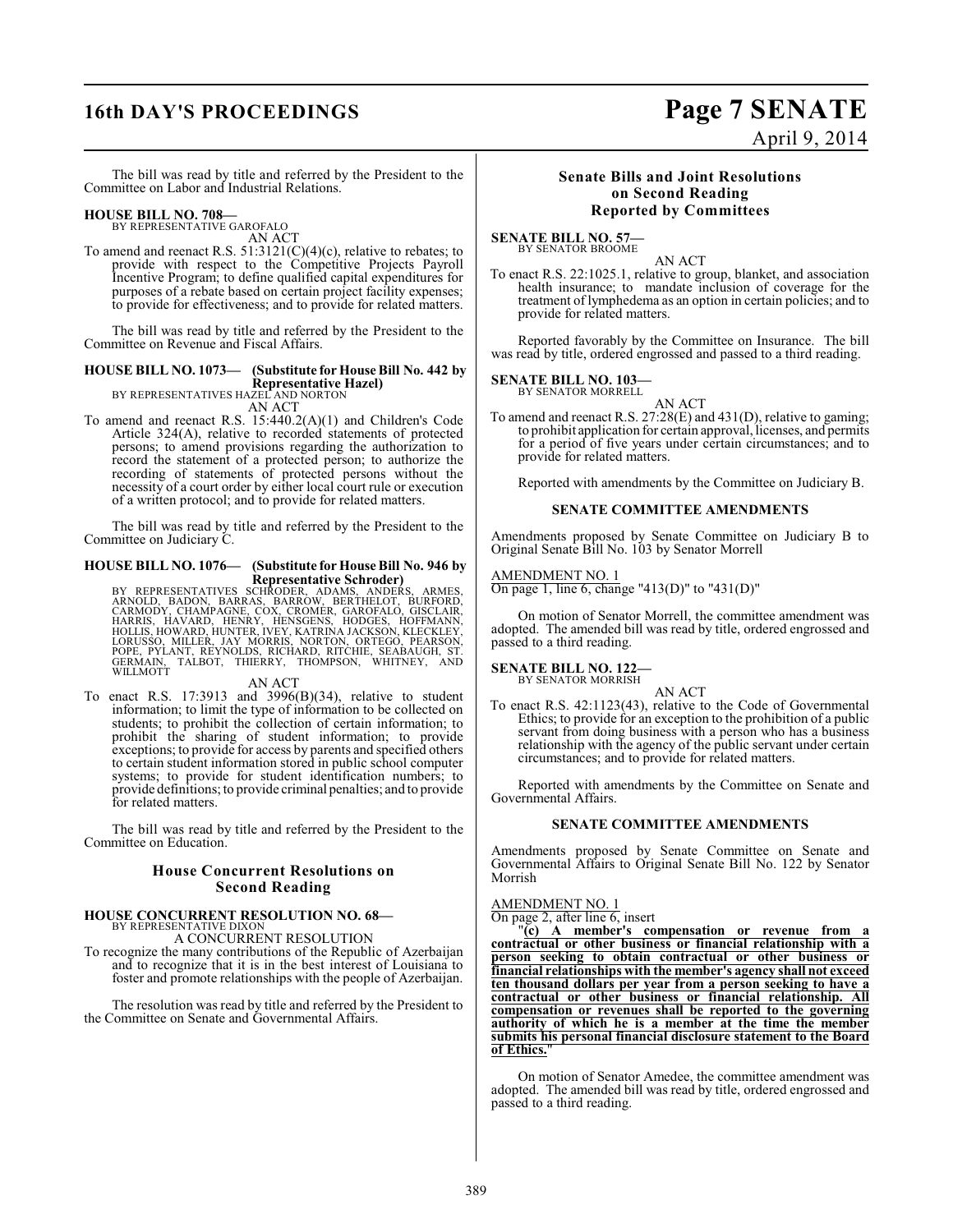### **Page 8 SENATE 16th DAY'S PROCEEDINGS**

### April 9, 2014

#### **SENATE BILL NO. 148—** BY SENATOR DORSEY-COLOMB

AN ACT

To amend and reenact R.S. 14:32.1(B), relative to the crime of vehicular homicide; to provide relative to penalties when multiple homicides are involved in the offense; to provide for sentences to be served consecutively; and to provide for related matters.

Reported with amendments by the Committee on Judiciary C.

#### **SENATE COMMITTEE AMENDMENTS**

Amendments proposed by Senate Committee on Judiciary C to Original Senate Bill No. 148 by Senator Dorsey-Colomb

#### AMENDMENT NO. 1

On page2, between lines 12 and 13 insert the following:

"**(5) For purposes of this Section, the term two or more homicides in Paragraph (B)(4) of this Section shall include third degree feticide as defined in R.S. 14:32.8.**"

On motion of Senator Kostelka, the committee amendment was adopted. The amended bill was read by title, ordered engrossed and passed to a third reading.

**SENATE BILL NO. 199—** BY SENATOR MURRAY AND REPRESENTATIVE MILLER AN ACT

To enact R.S. 42:1124.1(D), relative to personal financial disclosure; to provide for the assessment and collection of late fees; to provide civil proceedings to collect such assessment; and to provide for related matters.

Reported with amendments by the Committee on Senate and Governmental Affairs.

#### **SENATE COMMITTEE AMENDMENTS**

Amendments proposed by Senate Committee on Senate and Governmental Affairs to Original Senate Bill No. 199 by Senator Murray

AMENDMENT NO. 1 On page 1, line 6 delete "amended and reenacted" and insert

"enacted"

AMENDMENT NO. 2 On page 1, line 10, after "**the**" and before "**or**" delete "**supervisory committee**" and insert "**Board of Ethics**"

AMENDMENT NO. 3 On page 1, on lines 10 and 11 delete "**or final decision of an adjudicatory panel of the Ethics Adjudicatory Board**"

AMENDMENT NO. 4

On page 1, line 12 after "**The**" delete "**supervisory committee**" and insert "**Board of Ethics**"

On motion of Senator Amedee, the committee amendment was adopted. The amended bill was read by title, ordered engrossed and passed to a third reading.

### **SENATE BILL NO. 213—** BY SENATOR WARD

AN ACT

To enact R.S. 49:161.2, relative to state symbols; to provide for the official state horse; and to provide for related matters.

Reported favorably by the Committee on Senate and Governmental Affairs. The bill was read by title, ordered engrossed and passed to a third reading.

#### **SENATE BILL NO. 220—**

BY SENATOR MURRAY

AN ACT To amend and reenact R.S. 24:523, relative to the legislative auditor; to provide for notification of the legislative auditor and the district attorney; to provide for authorization for the attorney general to pursue misappropriated funds; to provide for definitions; and to provide for related matters.

Reported with amendments by the Committee on Senate and Governmental Affairs.

#### **SENATE COMMITTEE AMENDMENTS**

Amendments proposed by Senate Committee on Senate and Governmental Affairs to Original Senate Bill No. 220 by Senator Murray

#### AMENDMENT NO. 1

On page 1, line 3, after "attorney" insert "of the misappropriation of certain public funds"

#### AMENDMENT NO. 2

On page 2, line 7 after "**misappropriation**" and before "." insert "**and all costs and reasonable attorney fees incurred by the attorney general in the civil suit shall be recoverable from the responsible party**"

On motion of Senator Amedee, the committee amendment was adopted. The amended bill was read by title, ordered engrossed and passed to a third reading.

#### **SENATE BILL NO. 222—** BY SENATOR MURRAY

AN ACT

To amend and reenact R.S. 13:5107(D) and Code of Civil Procedure Articles  $592(A)(1)$ , 1067, and  $1201(C)$ , and to enact Code of Civil Procedure Articles 592(A)(4) and (5) and 3955(D) and (E), relative to service of process; to provide relative to certain legal delays; to provide certain terms, conditions, procedures and effects; and to provide for related matters.

Reported with amendments by the Committee on Judiciary A.

#### **SENATE COMMITTEE AMENDMENTS**

Amendments proposed by Senate Committee on Judiciary A to Original Senate Bill No. 222 by Senator Murray

#### AMENDMENT NO. 1

On page 1, delete lines 2 through 4 and insert: "To amend and reenact R.S.  $13:5107(D)(1)$  and to enact Code of Civil Procedure Articles  $\hat{1201}$ (D) and 3955(D), relative to service of process; to provide relative to time periods for service and interruptions; to provide relative to certain"

AMENDMENT NO. 2 On page 1, line 8, change "(D)" to " $(D)(1)$ "

#### AMENDMENT NO. 3

On page 1, line 15, after "party." delete the remainder of the line and lines 16 and 17.

#### AMENDMENT NO. 4

On page 2, delete lines 1 through 29 and insert "This requirement may be expressly waived by the defendant in such action by any written waiver. **If not waived, a timely request for service of citation upon the defendant shall interrupt the period in which service must be requested, notwithstanding insufficient or erroneous service.** \* \* \*"

AMENDMENT NO. 5 On page 3, delete lines 1 through 29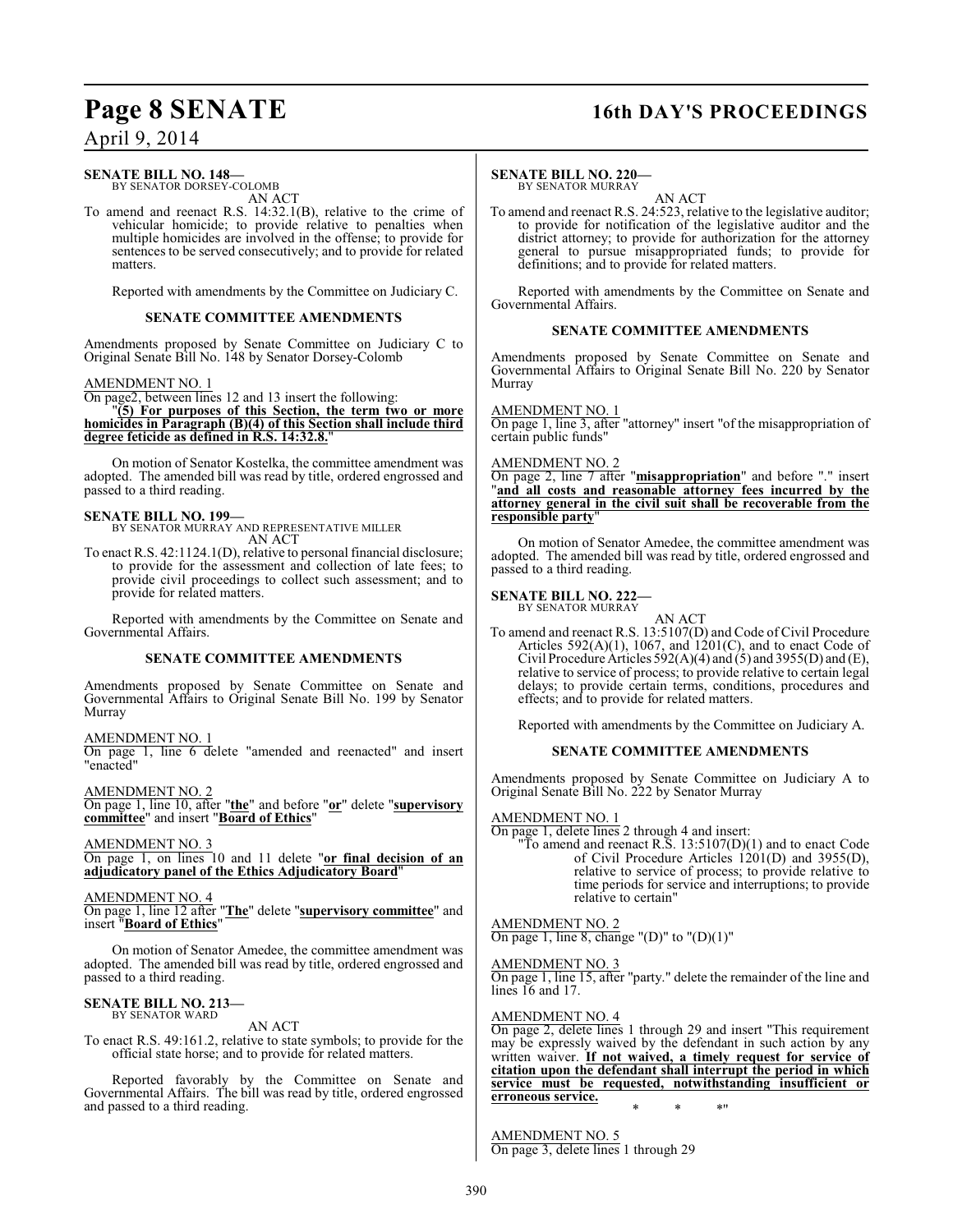# **16th DAY'S PROCEEDINGS Page 9 SENATE**

# April 9, 2014

AMENDMENT NO. 6

On page 4, delete lines 1 through 29 and insert "Section 2. Code of Civil Procedure Articles 1201(D) and 3955(D) are hereby enacted to read as follows: Art. 1201. Citation; waiver; delay for service

\* \* \* **D. If not waived, a timely request for service of citation upon the defendant shall interrupt the period in which service must be requested, notwithstanding insufficient or erroneous service.**" \* \* \*

Art. 3955. Service of petition

\* \* \* **D. If not waived, a timely request for service of citation upon the defendant shall interrupt the period in which service must be requested, notwithstanding insufficient or erroneous service.**

#### AMENDMENT NO. 7

On page 5, delete lines 1 through 24

On motion of Senator Nevers, the committee amendment was adopted. The amended bill was read by title, ordered engrossed and passed to a third reading.

#### **SENATE BILL NO. 224—** BY SENATOR MURRAY

AN ACT

To enact R.S. 24:523.1, relative to the legislative auditor; to provide for the posting of notices relative to misappropriation, fraud, waste, or abuse of public funds; and to provide for related matters.

Reported favorably by the Committee on Senate and Governmental Affairs. The bill was read by title, ordered engrossed and passed to a third reading.

#### **SENATE BILL NO. 282—** BY SENATOR BROWN

AN ACT

To enact R.S. 38:326.3, relative to special districts; to provide relative to combined police authority within and by and between the Port of South Louisiana, theLafourche Basin Levee District, and the Pontchartrain Levee District; to provide relative to the jurisdiction, personnel, equipment, costs, and administrative responsibilities for such authority; and to provide for related matters.

Reported with amendments by the Committee on Transportation, Highways and Public Works.

#### **SENATE COMMITTEE AMENDMENTS**

Amendments proposed by Senate Committee on Transportation, Highways and Public Works to Original Senate Bill No. 282 by Senator Brown

AMENDMENT NO. 1

On page 1, line 17, change "**surrounding waters**" to "**levees**"

#### AMENDMENT NO. 2

On page 2, line 9, after "**right**" delete "**to carry concealed**" and on line 10, at the beginning of the line, delete "**weapons and**"

#### AMENDMENT NO. 3

On page 2, after line 11, add the following:

"**D.(1) The governing authority of each entity designated in Subsection A of this Section shall appoint two members thereof, respectively, to serve as members of a law enforcement coordinating/oversight committee.**

**(2) At the initial meeting, the committee shall elect a president to serve as presiding officer. The presiding officer shall not cast a vote except in the case of a tie vote.**

**(3) The committee shall employ a chief law enforcement officer, subject to applicable civil service regulations. However, any applicant with at least twenty years of experience as a commissioned law enforcement officer who possesses all of the** **requirements set forth in Subsection C of this Section shall be eligible for appointment.**

**(4) The chief law enforcement officer shall:**

**(a) Have the right to exercise the authority granted to police officers in Subsection C of this Section.**

**(b) Supervise and direct the administration and operation of the combined police protection authorized by the cooperative endeavor agreement. All law enforcement personnel shall be subordinate to the chief.**

**(c) Have general responsibility for law enforcement and be charged with the enforcement of all applicable laws and ordinances within the areas of the port and districts.**"

On motion of Senator Buffington, the committee amendment was adopted. The amended bill was read by title, ordered engrossed and passed to a third reading.

## **SENATE BILL NO. 289—** BY SENATOR JOHNS

AN ACT To amend and reenact R.S.  $32:393(C)(1)(b)(iv)$ ,  $414(A)(1)(a)$ , and the introductory paragraph of  $853(A)(1)(c)$  and  $853(A)(1)(c)(iii)$ , relative to motor vehicles and traffic regulation; to provide relative to reports of traffic violations made to the Department of Public Safety and Corrections; to provide relative to suspension of driving privileges for a DWI conviction; to provide that a suspended sentence and probation for certain DWI offenses is a conviction of DWI for purposes of suspending a driver's license under certain circumstances; to provide relative to vehicle operating records; and to provide for related matters.

Reported with amendments by the Committee on Transportation, Highways and Public Works.

#### **SENATE COMMITTEE AMENDMENTS**

Amendments proposed by Senate Committee on Transportation, Highways and Public Works to Original Senate Bill No. 289 by Senator Johns

#### AMENDMENT NO. 1

On page 2, line 24, delete "**in no regard**" and on line 25, at the beginning of the line delete "**serve to**" and insert "**not**"

#### AMENDMENT NO. 2

On page 3, delete lines 12 through 14 and insert the following: "or second violation of any **state, local, parish, city, municipal, or other government** ordinance, or statute**, or legal provision** making criminal the driving **operating** of a motor vehicle while **intoxicated or** under the influence of alcoholic beverages**, including but not limited to R.S. 14:98,** nor shall it include any record of any civil"

On motion of Senator Buffington, the committee amendment was adopted. The amended bill was read by title, ordered engrossed and passed to a third reading.

#### **SENATE BILL NO. 310—**

BY SENATOR BROOME

AN ACT To enact Chapter 11 of Title 48 of the Louisiana Revised Statutes of 1950, to be comprised of R.S. 48:1501, relative to regional public transportation; to provide for the development and implementation of training of members of boards and commissions of regional public transit entities; to require training for such membership; to provide that the lack of training is a cause for removal; and to provide for related matters.

Reported with amendments by the Committee on Transportation, Highways and Public Works.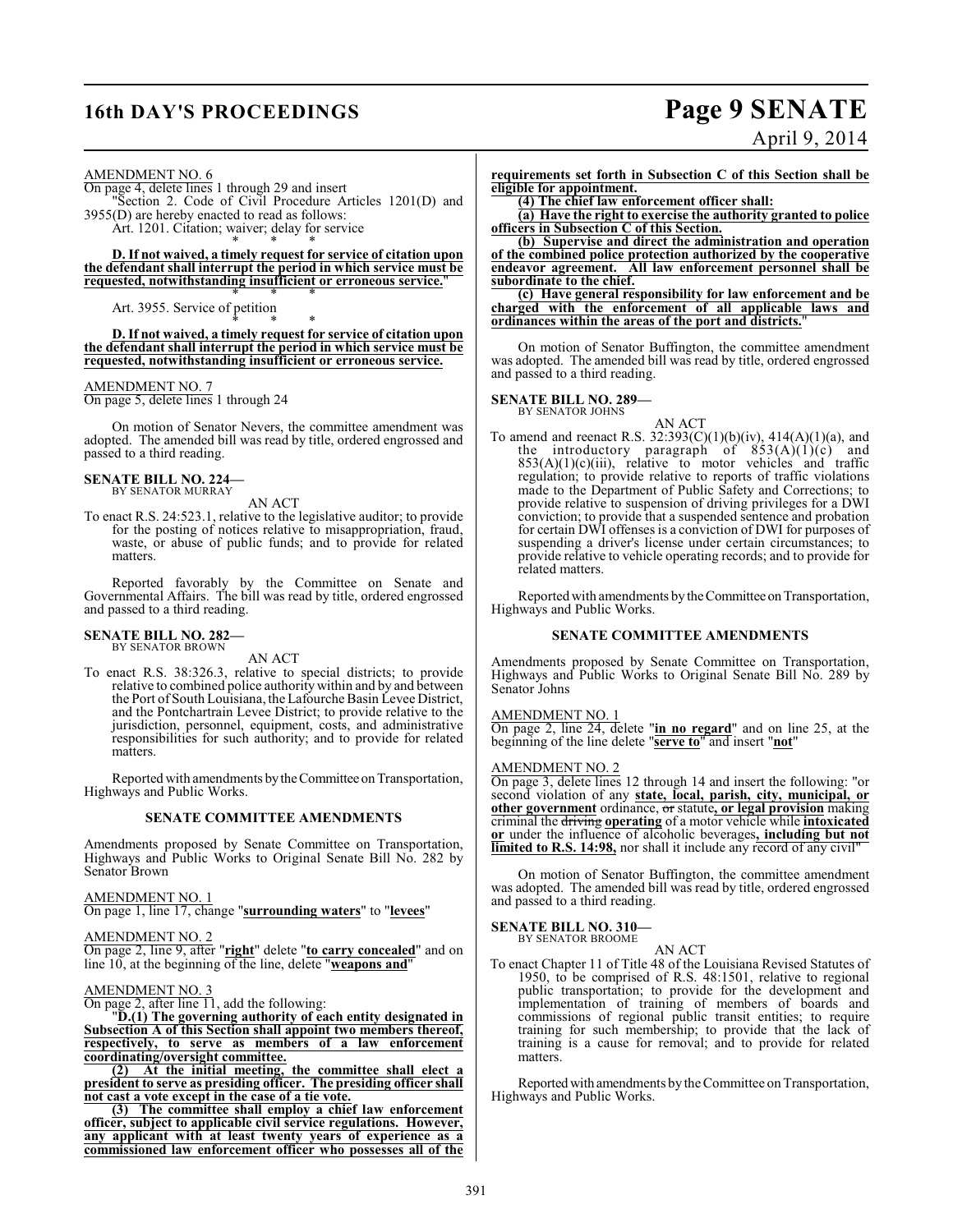### **Page 10 SENATE 16th DAY'S PROCEEDINGS**

### April 9, 2014

#### **SENATE COMMITTEE AMENDMENTS**

Amendments proposed by Senate Committee on Transportation, Highways and Public Works to Original Senate Bill No. 310 by Senator Broome

#### AMENDMENT NO. 1

On page 1, delete lines 11 through 17 and insert the following:

"**§1501. Regional transit entities; training required of membersA. All members of a regional transit entity board shall receive and complete at least six hours of annual training beginning in the first year of taking office. The training shall be approved by the staff of the regional planning commission where the transit entity is located and shall include the duties, responsibilities, ethics, and substance of the position held or to be held.**

**B. The regional planning commission staff shall determine the eligibility of training sessions which meet the criteria related to these topics:transit planning, financing, operations, and design best practices; parliamentary procedure; public hearing procedure; cultural sensitivity; ethics; workforce and labor issues; public engagement; transit entity governance; and requirements of the Americans with Disabilities Act.**

**C. Documentation of continuing education. Members shall document their attendance of training sessions in a written statement filed with the chief executive officer of the transit entity. Each statement shall identify the date of each program attended, its subject matter, location, sponsors, and the time spent in each program. The chief executive officer shall submit this documentation to the regional planning commission annually.**

**D. Removal of a member. Failure of a member to receive and complete the requisite number of training hours within the first year after the member takes office and annually thereafter or to file the statement required by Subsection (C) of this Section shall constitute a cause for removal of the member by the appointing body.**

**E. Validity of decisions. Failure of one or more members to receive and complete training required by this Section shall not effect, impact, or invalidate any decision of the board or** commission.

AMENDMENT NO. 2 On page 2, line 1, change "**B.**" to "**F.**"

#### AMENDMENT NO. 3 On page 2, line 3, change "**C.**" to "**G.**"

AMENDMENT NO. 4 On page 2, delete lines 11 through 13.

On motion of Senator Buffington, the committee amendment was adopted. The amended bill was read by title, ordered engrossed and passed to a third reading.

#### **SENATE BILL NO. 313—**

BY SENATORS WHITE AND DORSEY-COLOMB AN ACT

To amend and reenact R.S. 14:62.8(B)(1) and (2), relative to the crime of home invasion; to provide a minimum sentence of five years imprisonment at hard labor for home invasion; and to provide for related matters.

Reported with amendments by the Committee on Judiciary C.

#### **SENATE COMMITTEE AMENDMENTS**

Amendments proposed by Senate Committee on Judiciary C to Original Senate Bill No. 313 by Senator White

AMENDMENT NO. 1

On page 1, line 2, change "R.S. 14:62.8(B)(1) and (2)" to "R.S.  $14:62.8(B)(2)$ "

#### AMENDMENT NO. 2

On page 1, line 6, change "R.S.  $14:62.8(B)(1)$  and (2) are" to "R.S.  $14:62.\overline{8}$ (B)(2) is"

AMENDMENT NO. 3

On page 1, line 10, after "B.(1)" delete the remainder of the line and delete lines 11 through 13 and insert "\* \* \*"

On motion of Senator Kostelka, the committee amendment was adopted. The amended bill was read by title, ordered engrossed and passed to a third reading.

#### **SENATE BILL NO. 317—** BY SENATOR GARY SMITH

AN ACT

To enact R.S. 32:295.4(5), relative to motor vehicle checkpoints; to require certain law enforcement agencies to establish procedures that prohibit checkpoints where the only vehicles subject to or targeted for inspection are motorcycles; and to provide for related matters.

Reported favorably by the Committee on Transportation, Highways and Public Works. The bill was read by title, ordered engrossed and passed to a third reading.

**SENATE BILL NO. 342—** BY SENATORS DONAHUE AND NEVERS AND REPRESENTATIVES CROMER, TIM BURNS, HOLLIS, PEARSON, RITCHIE AND SIMON AN ACT

To amend and reenact R.S.  $38:291(V)$  and  $330.2(A)(1)(a)$ , to enact R.S. 38:329.6, and to repeal R.S. 38:330.1(B)(1)(a)(iv), relative to levees; and to provide for related matters.

Reported with amendments by the Committee on Transportation, Highways and Public Works.

#### **SENATE COMMITTEE AMENDMENTS**

Amendments proposed by Senate Committee on Transportation, Highways and Public Works to Original Senate Bill No. 342 by Senator Donahue

#### AMENDMENT NO. 1

On page 2, between lines 20 and 21 insert the following:

"**(b) The governor shall appoint from the nominations at least four members who are residents of the unincorporated areas of the district.**"

AMENDMENT NO. 2

On page 2, line 21, change "**(b)**" to "**(c)**"

#### AMENDMENT NO. 3

On page 3, between lines 7 and 8, insert the following:

"**(5) Notwithstanding any provisions of law to the contrary, no commissioner whose term is expired shall be allowed to continue to serve or to vote.**

**(6) The governor or the nominating entity may remove a commissioner for neglect of his duties, which shall include a violation of state law or public policy of the state.**"

AMENDMENT NO. 4

On page 3, line 24, after "**purpose**" insert "**provided that any election shall be held only within the district**"

AMENDMENT NO. 5

On page 4, on line 25, after "**undertaking**" insert "**, provided that no action or work undertaken by the district shall violate the master plan of the Coastal Protection and Restoration Authority or any statewide drainage and flood control plan administered by the Department of Transportation and Development**"

#### AMENDMENT NO. 6

On page 5, between lines 5 and 6, insert the following: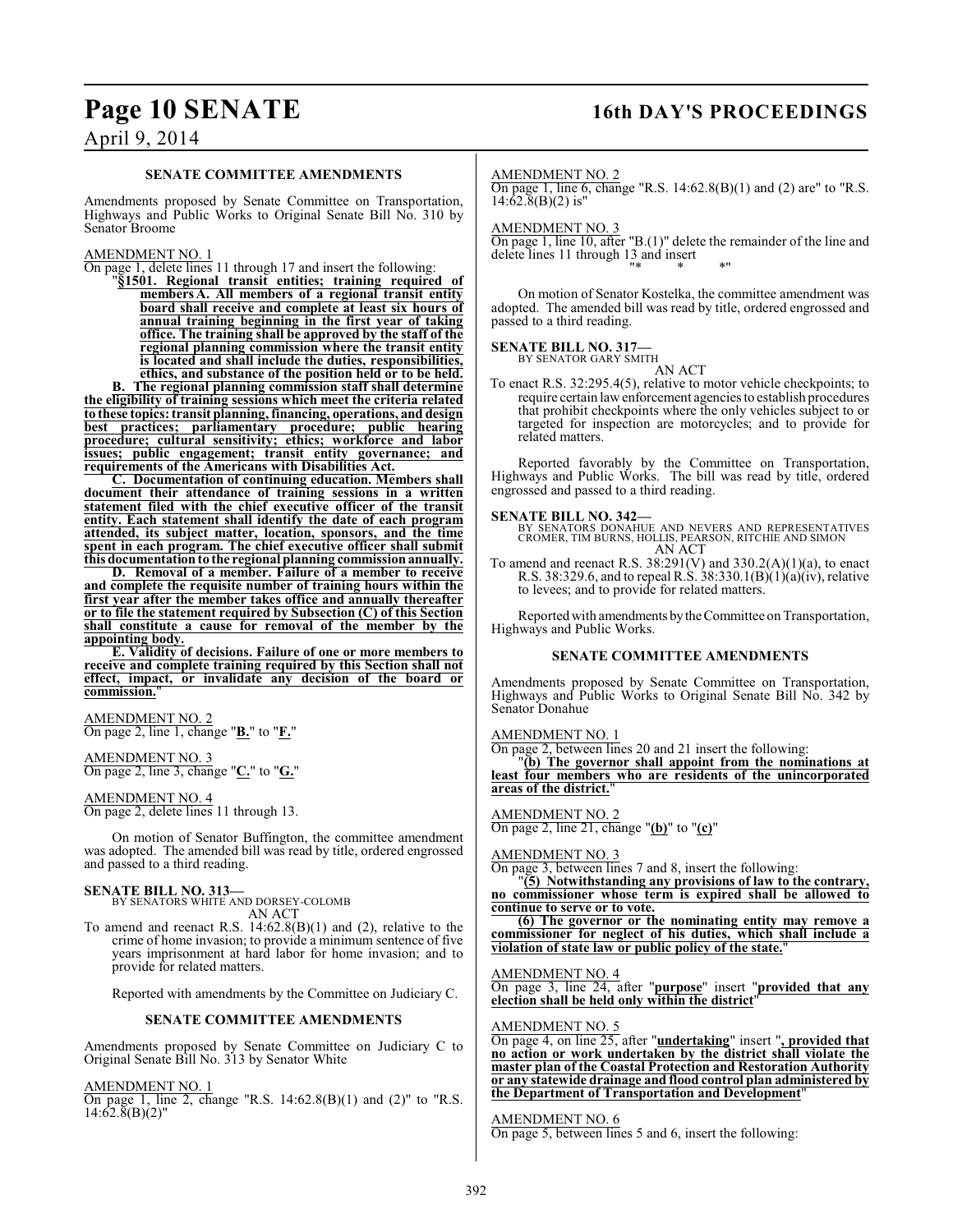## **16th DAY'S PROCEEDINGS Page 11 SENATE**

# April 9, 2014

"**(3)Any contract or agreement entered into by the board shall comply with state law and public policy of the state.**"

### AMENDMENT NO. 7

On page 5, between lines 18 and 19, insert the following:

**"H. No action or work undertaken by the board or contract or agreement entered into by the board shall violate the master plan of the Coastal Protection and Restoration Authority or any statewide drainage and flood control plan administered by the Department of Transportation and Development."**

On motion of Senator Buffington, the committee amendment was adopted. The amended bill was read by title, ordered and passed to a third reading.

#### **SENATE BILL NO. 356—** BY SENATOR WHITE

AN ACT

To enact R.S. 2:18, relative to the regulation of aeronautics; to restrict the use of unmanned aircraft systems under certain circumstances; to provide definitions; to provide for civil liability and penalties; and to provide for related matters.

Reported with amendments by the Committee on Judiciary C.

#### **SENATE COMMITTEE AMENDMENTS**

Amendments proposed by Senate Committee on Judiciary C to Original Senate Bill No. 356 by Senator White

#### AMENDMENT NO. 1

On page 1, at the beginning of line 4, change "civil liability and penalties" to "criminal penalties and civil liability"

#### AMENDMENT NO. 2

On page 1, line 17, after "**government**" delete the remainder of the line and insert the following: "**or parish office of homeland security and emergency preparedness after consultation with the Governor's Office of Homeland Security and Emergency Preparedness or a**"

#### AMENDMENT NO. 3

On page 3, between lines 15 and 16, insert the following:

"**D.(1) Whoever violates Subsection B of this Section on a first offense shall be fined not more than five hundred dollars, or imprisoned for not more than six months, or both.**

**(2) Whoever violates Subsection B of this Section on a second or subsequent offense shall be fined not more than two thousand dollars, or imprisoned, with or without hard labor, for not more than one year, or both.**"

#### AMENDMENT NO. 4

On page 3, at the beginning of line 16, delete "**D. Any**" and insert: "**E. In addition to any criminal penalties provided for by this Section, any**"

On motion of Senator Kostelka, the committee amendment was adopted. The amended bill was read by title, ordered engrossed and passed to a third reading.

### **SENATE BILL NO. 386—** BY SENATOR LAFLEUR

AN ACT

To amend and reenact R.S. 24:513(A)(3), relative to the legislative auditor; to provide for the content of audits by the legislative auditor; and to provide for related matters.

Reported favorably by the Committee on Senate and Governmental Affairs. The bill was read by title, ordered engrossed and passed to a third reading.

#### **SENATE BILL NO. 401—**

BY SENATOR MILLS

AN ACT To enact R.S. 22:1857.1, relative to pharmacies; to provide with respect to third party contracts with pharmacies; and to provide for related matters.

Reported with amendments by the Committee on Health and Welfare.

#### **SENATE COMMITTEE AMENDMENTS**

Amendments proposed by Senate Committee on Health and Welfare to Original Senate Bill No. 401 by Senator Mills

#### AMENDMENT NO. 1

On page 1 delete lines 9 through 11 in their entirety, and insert: "**contract and each contractual term by the participating pharmacy.**"

On motion of Senator Heitmeier, the committee amendment was adopted. The amended was read by title, ordered and passed to a third reading.

### **SENATE BILL NO. 456—** BY SENATOR ALLAIN

AN ACT

To amend and reenact R.S. 42:1119(B)(2)(b)(i), relative to the Code of Governmental Ethics; to provide for the applicability of the nepotism provisions to hospital service districts; and to provide for related matters.

Reported favorably by the Committee on Senate and Governmental Affairs. The bill was read by title, ordered engrossed and passed to a third reading.

#### **SENATE BILL NO. 492—**

BY SENATOR HEITMEIER AN ACT

To enact R.S. 23:966(E) and (F), relative to smoking and tobacco products; to provide for exceptions to the prohibition; and to provide for related matters.

Reported favorably by the Committee on Health and Welfare. The bill was read by title, ordered engrossed and passed to a third reading.

#### **SENATE BILL NO. 496—**

BY SENATOR HEITMEIER AN ACT

To amend and reenact R.S. 40:978(A) and to enact R.S. 40:978(E) and (F), relative to prescriptions; to provide for limits on certain prescriptions issued; to provide for an effective date; and to provide for related matters.

Reported with amendments by the Committee on Health and Welfare.

#### **SENATE COMMITTEE AMENDMENTS**

Amendments proposed by Senate Committee on Health and Welfare to Original Senate Bill No. 496 by Senator Heitmeier

#### AMENDMENT NO. 1

On page 1, line 3, after "prescriptions;" delete the remainder of the line and insert: "to provide for the prohibition of dispensing certain controlled substances; to provide for accessing the Prescription Monitoring Program in certain situations; to provide for an"

#### AMENDMENT NO. 2

On page 1, line 6, after "reenacted" insert a comma ","

#### AMENDMENT NO. 3

On page 2, delete lines 5 through 11 in their entirety and insert: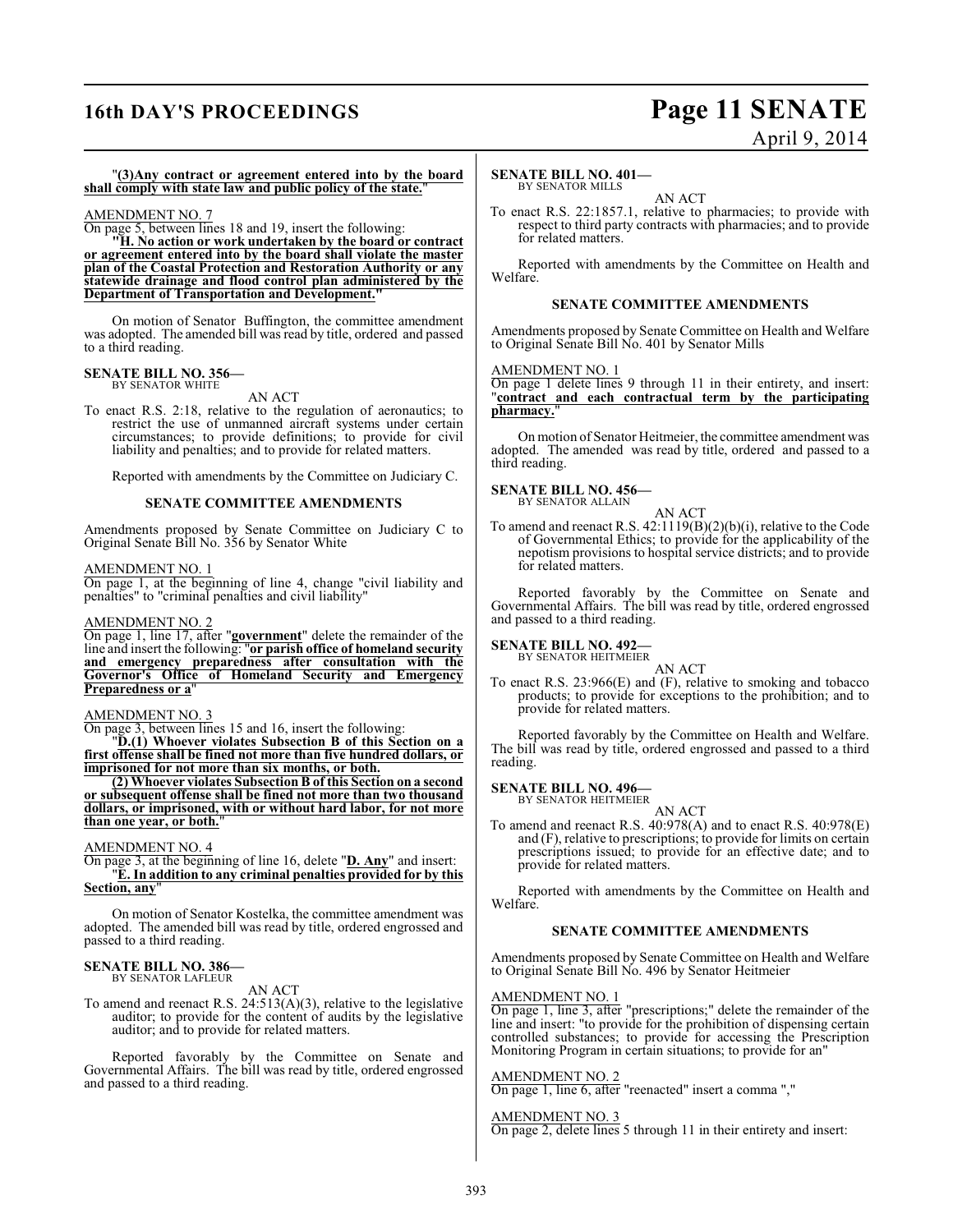### **Page 12 SENATE 16th DAY'S PROCEEDINGS**

April 9, 2014

"**E. A pharmacist shall not dispense any Schedule II controlled dangerous substance based upon a prescription of a prescriber who is not licensed by the state of Louisiana.**

**F. A prescriber shall access the Prescription Monitoring Program prior to initially prescribing any Schedule II controlled dangerous substance to a patient for the treatment of non-cancer-related chronic or intractable pain.**"

On motion of Senator Heitmeier, the committee amendment was adopted. The amended bill was read by title, ordered engrossed and passed to a third reading.

#### **SENATE BILL NO. 537—** BY SENATOR MARTINY

AN ACT

To amend and reenact R.S. 30:2363 and the introductory paragraph of R.S. 32:1510(A), relative to reporting requirements for state and local governments after certain incidents, accidents, and cleanups involving hazardous materials; to provide for definitions; to provide for electronic notifications of such events; and to provide for related matters.

Reported with amendments by the Committee on Environmental Quality.

#### **SENATE COMMITTEE AMENDMENTS**

Amendments proposed by Senate Committee on Environmental Quality to Original Senate Bill No. 537 by Senator Martiny

#### AMENDMENT NO. 1

On page 1, line 2, after "30:2363" insert "and 2366(C) and (D)"

AMENDMENT NO. 2

On page 1, line 5, after "electronic" insert "or telephonic"

AMENDMENT NO. 3

On page 1, line 8, change "is hereby" to " and 2366(C) and (D) are hereby

#### AMENDMENT NO. 4

On page 1, between lines 14 and 15 insert the following:

"\* \* \* §2366. Responsibilities of cooperating departments

\* \* \* C. The department shall communicate these laws and regulations to all state departments. The department shall coordinate its efforts in developing  $\hat{a}$  one-call an electronic or telephonic notification system with all departments of state government. All departments of the state shall adjust the reporting requirements to allow for the development of the one-call state **electronic or telephonic** notification system for emergency release notifications. The Department of Environmental Quality shall also adjust its requirements for the prompt reporting of a release that does not cause an emergency condition, but is nonetheless reported to the department because it is in excess of an applicable reportable quantity.

D.(1) Upon development of the one-call state **electronic or telephonic** notification system for emergency release notifications, proper notification to the department of a release shall satisfy all emergency reporting obligations of the person making the notification, including all emergency reporting obligations of such person to the Department of Environmental Quality, other state agencies, and local response agencies.

(2) Upon development of the one-call state **electronic or telephonic** notification system for emergency release notifications, proper notification to the department of a release that is in excess of an applicable reportable quantity but does not cause an emergency condition shall satisfy all prompt reporting obligations, under LAC 33:I.3917(A), of the person making the notification, provided, however, that this provision shall not apply to the reporting of any release ofradionuclides in excess of a reportable quantity determined in accordance with LAC 33:I.3929."

#### AMENDMENT NO. 5

On page 2, line 4, after "**electronic**" insert "**or telephonic**"

On motion of Senator Walsworth, the committee amendment was adopted. The amended bill was read by title, ordered engrossed and passed to a third reading.

#### **SENATE BILL NO. 553—** BY SENATOR ADLEY

AN ACT To amend and reenact R.S. 42:262 and to enact R.S. 42:263(D), relative to special counsels; to provide relative to special attorneys for flood protection authorities; to provide for resolutions requesting special counsel; to provide for prospective and retroactive application; and to provide for related matters.

Reported with amendments by the Committee on Transportation, Highways and Public Works.

#### **SENATE COMMITTEE AMENDMENTS**

Amendments proposed by Senate Committee on Transportation, Highways and Public Works to Original Senate Bill No. 553 by Senator Adley

#### AMENDMENT NO. 1

On page 2, line 12, after "**Section**" insert "**that is subject to the Administrative Procedure Act and represented by the ttorney general when called upon do so,**"

#### AMENDMENT NO. 2

On page 2, line 26, after "**Section**" insert "**that is subject to the Administrative Procedure Act and represented by the attorney general when called upon do so,**"

On motion of Senator Adley, the committee amendment was adopted. The amended bill was read by title, ordered engrossed and passed to a third reading.

#### **SENATE BILL NO. 557—** BY SENATOR JOHNS

AN ACT

To amend and reenact R.S. 14:81.1.1(C) and to enact R.S. 14:81.1.1(D), relative to offenses affecting the public morals; to provide relative to the elements of the crime of "sexting"; and to provide for related matters.

Reported with amendments by the Committee on Judiciary C.

#### **SENATE COMMITTEE AMENDMENTS**

Amendments proposed by Senate Committee on Judiciary C to Original Senate Bill No. 557 by Senator Johns

AMENDMENT NO. 1

On page 1, line 12, change "**where the indecent visual depiction originated**" to "**from which the indecent visual depiction was transmitted**"

On motion of Senator Kostelka, the committee amendment was adopted. The amended bill was read by title, ordered engrossed and passed to a third reading.

#### **SENATE BILL NO. 603—** BY SENATOR ALARIO

AN ACT

To enact R.S. 9:182, relative to unclaimed property; to provide a procedure for the escheatment of United States savings bonds presumed abandoned; and to provide for related matters.

Reported favorably by the Committee on Judiciary A. The bill was read by title, ordered engrossed and passed to a third reading.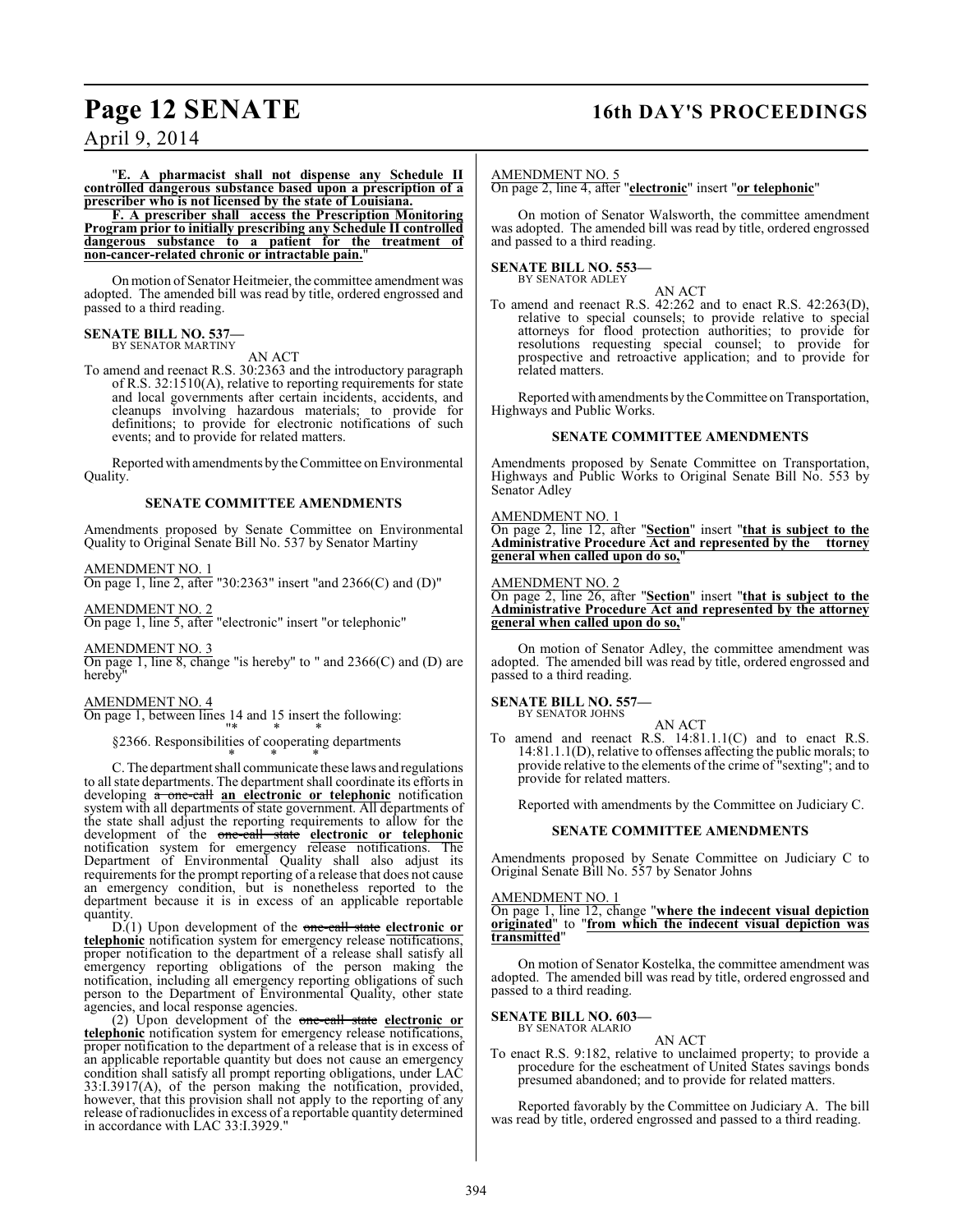# **16th DAY'S PROCEEDINGS Page 13 SENATE**

#### **SENATE BILL NO. 604—** BY SENATOR MARTINY

AN ACT

To amend and reenact R.S. 26:352 and 793(A)(1), relative to the donation of alcoholic beverages; to authorize the donation of alcoholic beverages to certain events and organizations; to provide for certain types of temporary alcoholic beverage permits; and to provide for related matters.

Reported favorably by the Committee on Judiciary B. The bill was read by title, ordered engrossed and passed to a third reading.

#### **SENATE BILL NO. 618—** BY SENATOR HEITMEIER

AN ACT

To amend and reenact R.S. 40:964(Schedule II)(D) and to repeal R.S.  $40:964(Schedule IV)(B)(4.1)$ , relative to the Controlled Dangerous Substances Law; to provide for the composition of the schedules of the controlled substances; and to provide for related matters.

Reported favorably by the Committee on Health and Welfare. The bill was read by title, ordered engrossed and passed to a third reading.

#### **SENATE BILL NO. 651—** BY SENATOR ALLAIN

AN ACT

To amend and reenact R.S. 14:95(L), relative to carrying of weapons; to provide that members and officers of the legislature may carry weapons; and to provide for related matters.

Reported with amendments by the Committee on Senate and Governmental Affairs.

#### **SENATE COMMITTEE AMENDMENTS**

Amendments proposed by Senate Committee on Senate and Governmental Affairs to Original Senate Bill No. 651 by Senator Allain

#### AMENDMENT NO. 1

On page 1, line 2, after "To" and before "R.S. 14:95(L)" delete "amend and reenact" and insert "enact"

On motion of Senator Amedee, the committee amendment was adopted. The amended bill was read by title, ordered engrossed and passed to a third reading.

#### **House Bills and Joint Resolutions on Second Reading Reported by Committees**

## **HOUSE BILL NO. 8—** BY REPRESENTATIVE HONORE

AN ACT

To amend and reenact R.S. 15:572.4(D), relative to pardons; to provide relative to applications for pardons by persons serving a life sentence; to reduce the length of time the applicant is required to wait before filing a subsequent application after a denial; and to provide for related matters.

Reported favorably by the Committee on Judiciary B. The bill was read by title and referred to the Legislative Bureau.

- **HOUSE BILL NO. 16—** BY REPRESENTATIVES TERRY LANDRY, ARNOLD, GAINES, LEOPOLD, MORENO, JAY MORRIS, AND THIERRY AN ACT
- To enact R.S.  $13:5401(C)(5)$ , relative to reentry courts; to authorize the creation of a reentry division of the Fifteenth Judicial District Court; and to provide for related matters.

Reported favorably by the Committee on Judiciary B. The bill was read by title and referred to the Legislative Bureau.

#### **HOUSE BILL NO. 293—**

BY REPRESENTATIVES ADAMS AND LOPINTO AN ACT

To enact R.S. 14:90.7, relative to gambling; to create the crime of gambling by electronic sweepstakes device; to provide for definitions; to provide for criminal penalties; to provide for applicability; to provide for exceptions; and to provide for related matters.

Reported favorably by the Committee on Judiciary B. The bill was read by title and referred to the Legislative Bureau.

### **HOUSE BILL NO. 345—**

BY REPRESENTATIVE ARNOLD AN ACT

To amend and reenact R.S. 26:2 and 71(A)(4), relative to the alcoholic beverage control laws; to provide for the definition of "broker"; to provide relative to permit fees for brokers; and to provide for related matters.

Reported favorably by the Committee on Judiciary B. The bill was read by title and referred to the Legislative Bureau.

# **HOUSE BILL NO. 346—** BY REPRESENTATIVE ARNOLD

AN ACT

To amend and reenact R.S. 26:76(A)(2), 276(A)(2), and 912(A), relative to permits issued by the office of alcohol and tobacco control; to prohibit the transfer, assignment, or inheritance of tobacco permits by a limited liability company or other legal entities due to change of ownership or termination of business operations; to require that the permit be returned or surrendered under certain circumstances; to provide for notification requirements; to provide for time delays; and to provide for related matters.

Reported favorably by the Committee on Judiciary B. The bill was read by title and referred to the Legislative Bureau.

### **HOUSE BILL NO. 743—** BY REPRESENTATIVE MORENO

AN ACT

To amend and reenact R.S. 15:321(D) and (G)(introductory paragraph) and 323(A), (B)(2)(introductory paragraph), (D), and (G) and to enact R.S.  $15:323(B)(2)(i)$  and (j), relative to the Louisiana Sentencing Commission; to provide relative to the duties of the commission; to provide relative to legislation recommended by the commission; to provide for the membership of the commission; to provide for additional members of the commission; to provide relative to persons serving as a proxy for a voting member of the commission; and to provide for related matters.

Reported favorably by the Committee on Judiciary C. The bill was read by title and referred to the Legislative Bureau.

**HOUSE BILL NO. 751—** BY REPRESI

AN ACT

To amend and reenact R.S. 15:571.4(C), relative to forfeiture of good time; to amend the eligibility requirements for the restoration of previously forfeited time; and to provide for related matters.

Reported favorably by the Committee on Judiciary B. The bill was read by title and referred to the Legislative Bureau.

**HOUSE BILL NO. 752—** BY REPRESENTATIVE MORENO

### AN ACT

To amend and reenact R.S. 14:133.6(B)(1), relative to the crime of filing a false lien; to expand the crime of filing a false lien against a law enforcement or court officer; to amend the definition of "court officer" to include clerk of court, deputy clerk of court, and recorder of mortgages; and to provide for related matters.

# April 9, 2014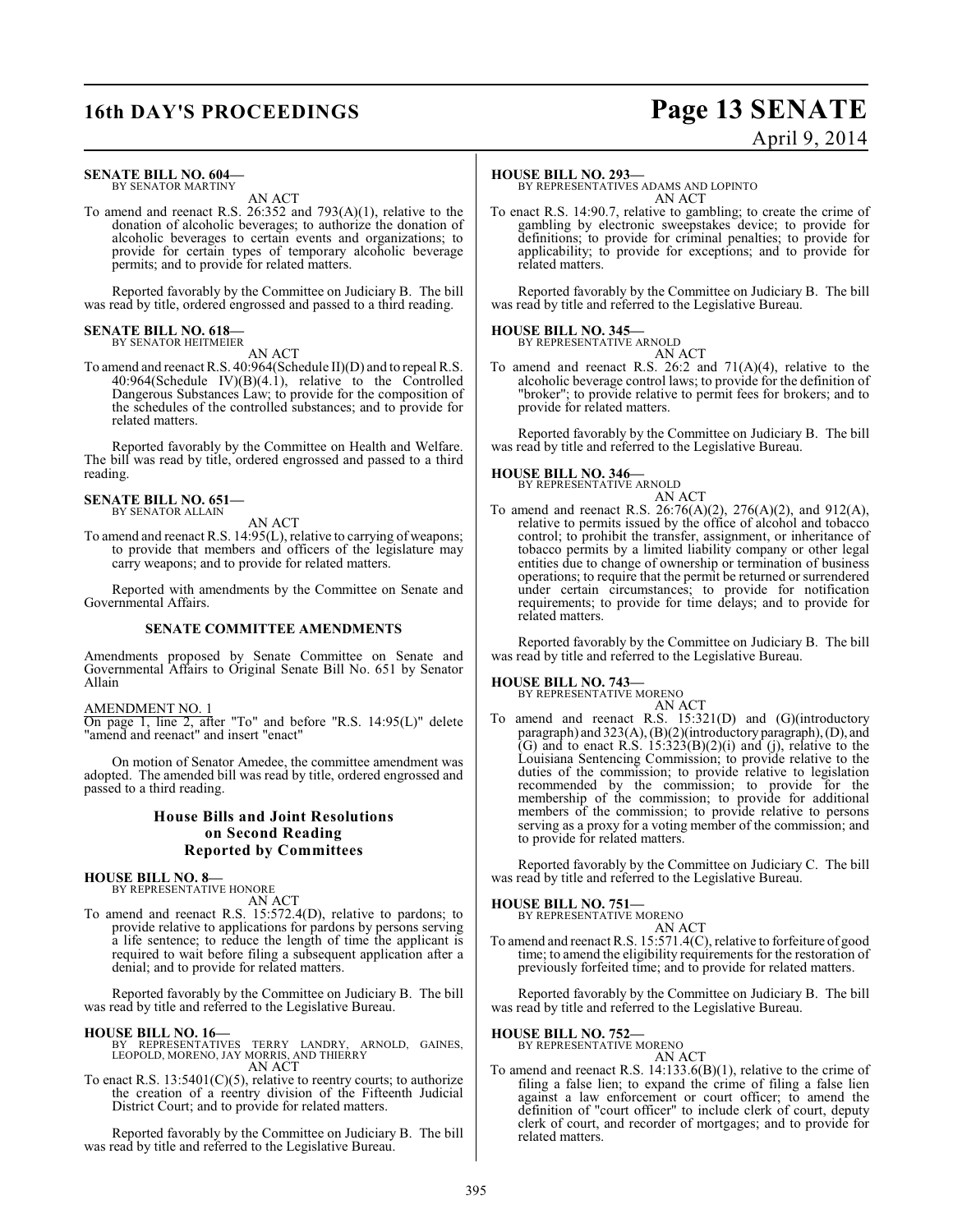### **Page 14 SENATE 16th DAY'S PROCEEDINGS**

### April 9, 2014

Reported favorably by the Committee on Judiciary C. The bill was read by title and referred to the Legislative Bureau.

### **HOUSE BILL NO. 830—** BY REPRESENTATIVE ADAMS

AN ACT

To amend and reenact R.S.  $26:351(2)(a)$  and (4) and to enact R.S. 26:351(9), relative to the size of containers for beverages of high alcoholic content; to require certain container sizes for certain alcoholic beverages sold or shipped in the state; to provide relative to the number of containers in each shipping case or container; to exempt certain products; and to provide for related matters.

Reported favorably by the Committee on Judiciary B. The bill was read by title and referred to the Legislative Bureau.

#### **HOUSE BILL NO. 893—**

BY REPRESENTATIVE SCHEXNAYDER AN ACT

To amend and reenact R.S. 32:706.2(A)(1), 707.5(D)(1), 1728(D)(6),  $1728.2(D)(2)$  and  $(G)(1)$ ,  $1728.3(D)(1)(b)$  and  $(F)(1)(a)$ , and  $1728.4(C)(5)$ , relative to vehicle inspections; to provide that a peace officer can conduct physical inspections of a vehicle; and to provide for related matters.

Reported favorably by the Committee on Judiciary B. The bill was read by title and referred to the Legislative Bureau.

#### **Senate Concurrent Resolutions on Second Reading Reported by Committees**

**SENATE CONCURRENT RESOLUTION NO. 24—** BY SENATOR ERDEY AND REPRESENTATIVE PUGH A CONCURRENT RESOLUTION

To urge and request the Department of Transportation and Development to study improving Louisiana Highway 22 to three lanes between Springfield, Louisiana, and Interstate 55 in Tangipahoa Parish.

Reported favorably by the Committee on Transportation, Highways and Public Works.

The resolution was read by title. Senator Erdey moved to adopt the Senate Concurrent Resolution.

#### **ROLL CALL**

The roll was called with the following result:

#### YEAS

| Mr. President<br>Adley<br>Allain<br>Amedee<br>Appel<br>Broome<br>Brown<br>Buffington<br>Chabert<br>Claitor<br>Cortez<br>Crowe<br>Total $-35$ | Donahue<br>Dorsey-Colomb<br>Erdey<br>Gallot<br>Johns<br>Kostelka<br>LaFleur<br>Long<br>Martiny<br>Mills<br>Morrell<br>Morrish<br><b>NAYS</b> | Murray<br><b>Nevers</b><br>Peacock<br>Peterson<br>Riser<br>Smith, G.<br>Smith, J.<br>Thompson<br>Walsworth<br>Ward<br>White |
|----------------------------------------------------------------------------------------------------------------------------------------------|----------------------------------------------------------------------------------------------------------------------------------------------|-----------------------------------------------------------------------------------------------------------------------------|
| Total $-0$                                                                                                                                   | <b>ABSENT</b>                                                                                                                                |                                                                                                                             |
| Guillory<br>Heitmeier                                                                                                                        | Perry<br>Tarver                                                                                                                              |                                                                                                                             |

Total - 4

The Chair declared the Senate had adopted the Senate Concurrent Resolution and ordered it sent to the House.

### **SENATE CONCURRENT RESOLUTION NO. 25—** BY SENATOR ERDEY AND REPRESENTATIVE POPE

A CONCURRENT RESOLUTION

To urge and request the Department of Transportation and Development to study improving Louisiana Highway US 190 to three lanes between Louisiana Highway 16 and Louisiana Highway 63 in Livingston Parish.

Reported favorably by the Committee on Transportation, Highways and Public Works.

The resolution was read by title. Senator Erdey moved to adopt the Senate Concurrent Resolution.

#### **ROLL CALL**

The roll was called with the following result:

#### YEAS

| Mr. President<br>Adlev<br>Allain<br>Amedee<br>Appel<br>Broome<br>Buffington<br>Chabert<br>Claitor<br>Cortez<br>Crowe<br>Donahue<br>Total - 34 | Dorsey-Colomb<br>Erdey<br>Gallot<br>Heitmeier<br>Johns<br>LaFleur<br>Long<br>Martiny<br>Mills<br>Morrell<br>Morrish<br>Murray<br><b>NAYS</b> | <b>Nevers</b><br>Peacock<br>Peterson<br>Riser<br>Smith, G.<br>Smith, J.<br>Thompson<br>Walsworth<br>Ward<br>White |
|-----------------------------------------------------------------------------------------------------------------------------------------------|----------------------------------------------------------------------------------------------------------------------------------------------|-------------------------------------------------------------------------------------------------------------------|
|                                                                                                                                               |                                                                                                                                              |                                                                                                                   |
| Total - 0                                                                                                                                     | <b>ABSENT</b>                                                                                                                                |                                                                                                                   |

Brown Kostelka Tarver<br>Guillory Perry Guillory Total - 5

The Chair declared the Senate had adopted the Senate Concurrent Resolution and ordered it sent to the House.

### **SENATE CONCURRENT RESOLUTION NO. 26—** BY SENATOR ERDEY AND REPRESENTATIVE POPE A CONCURRENT RESOLUTION

To urge and request the Department of Transportation and Development to advance the project to construct roundabouts on Louisiana Highway 1026 at its intersections with Dunn and Eden Church Roads in Livingston Parish.

Reported favorably by the Committee on Transportation, Highways and Public Works.

The resolution was read by title. Senator Erdey moved to adopt the Senate Concurrent Resolution.

#### **ROLL CALL**

The roll was called with the following result:

| Mr. President | Donahue       | Morrish       |
|---------------|---------------|---------------|
| Adley         | Dorsey-Colomb | Murray        |
| Allain        | Erdey         | <b>Nevers</b> |
| Amedee        | Gallot        | Peacock       |
| Appel         | Heitmeier     | Peterson      |
| <b>Broome</b> | Johns         | Riser         |
| <b>Brown</b>  | Kostelka      | Smith, G.     |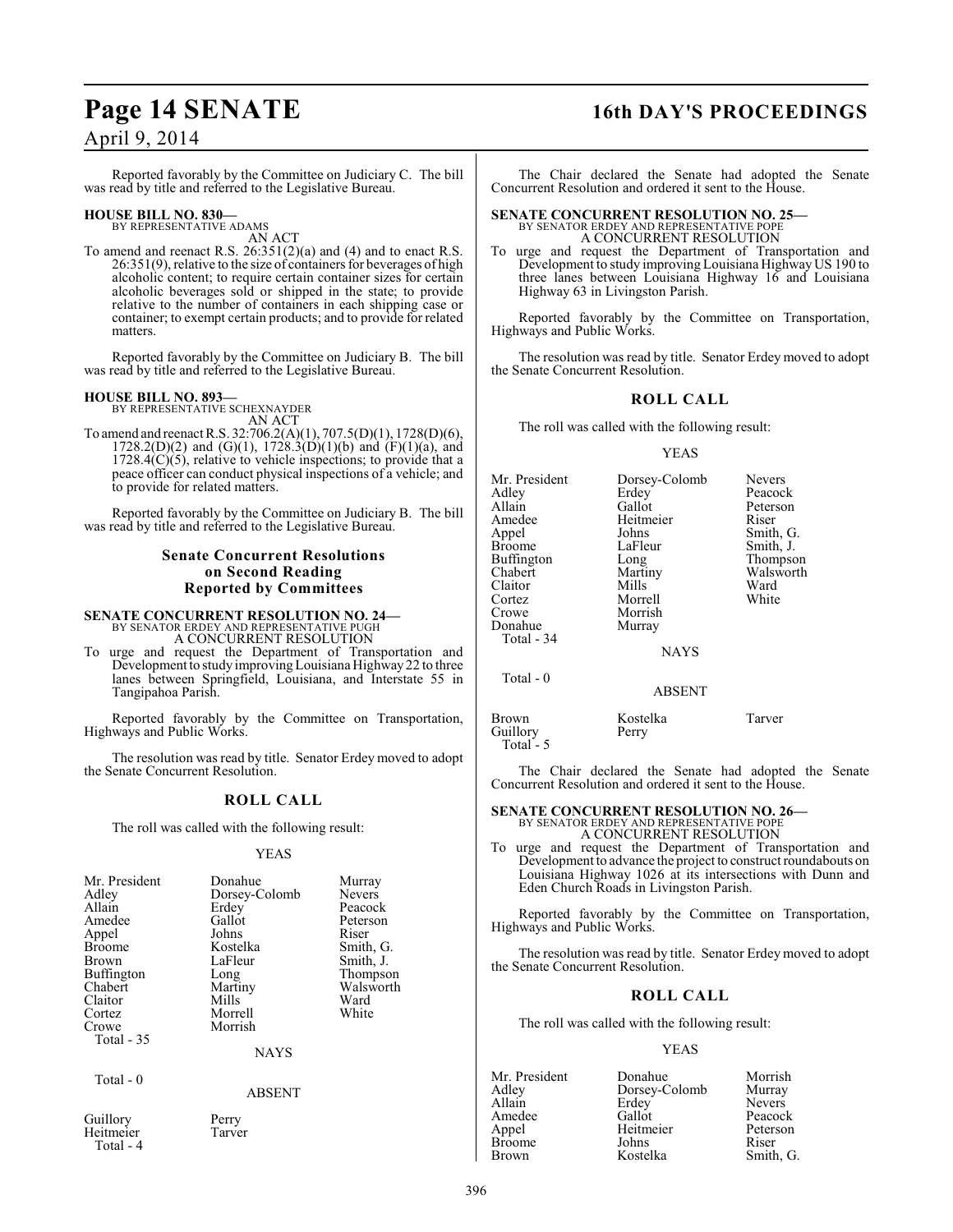| Buffington   | LaFleur     | Smith, J. |
|--------------|-------------|-----------|
| Chabert      | Long        | Thompson  |
| Claitor      | Martiny     | Walsworth |
| Cortez       | Mills       | Ward      |
| Crowe        | Morrell     | White     |
| Total - $36$ |             |           |
|              | <b>NAYS</b> |           |

 $Total - 0$ 

ABSENT

| Guillory   | Perry | Tarver |
|------------|-------|--------|
| Total $-3$ |       |        |

The Chair declared the Senate had adopted the Senate Concurrent Resolution and ordered it sent to the House.

#### **SENATE CONCURRENT RESOLUTION NO. 31—**

BY SENATOR ERDEY A CONCURRENT RESOLUTION

To urge and request the Department of Transportation and Development to study improving the Bend Road Bridge on Louisiana Highway 1020 in Livingston Parish.

Reported favorably by the Committee on Transportation, Highways and Public Works.

The resolution was read by title. Senator Erdey moved to adopt the Senate Concurrent Resolution.

#### **ROLL CALL**

The roll was called with the following result:

#### YEAS

| Mr. President<br>Adley<br>Allain<br>Amedee<br>Appel<br><b>Broome</b><br>Brown<br>Buffington<br>Chabert<br>Claitor<br>Cortez<br>Crowe<br>Total $-36$ | Donahue<br>Dorsey-Colomb<br>Erdey<br>Gallot<br>Heitmeier<br>Johns<br>Kostelka<br>LaFleur<br>Long<br>Martiny<br>Mills<br>Morrell<br><b>NAYS</b> | Morrish<br>Murray<br><b>Nevers</b><br>Peacock<br>Peterson<br>Riser<br>Smith, G.<br>Smith, J.<br>Thompson<br>Walsworth<br>Ward<br>White |
|-----------------------------------------------------------------------------------------------------------------------------------------------------|------------------------------------------------------------------------------------------------------------------------------------------------|----------------------------------------------------------------------------------------------------------------------------------------|
| Total - 0                                                                                                                                           | <b>ABSENT</b>                                                                                                                                  |                                                                                                                                        |
| Guillory                                                                                                                                            | Perry                                                                                                                                          | Tarver                                                                                                                                 |

 Total - 3 The Chair declared the Senate had adopted the Senate

### Concurrent Resolution and ordered it sent to the House. **SENATE CONCURRENT RESOLUTION NO. 53—**

BY SENATOR MILLS

A CONCURRENT RESOLUTION To urge and request the Louisiana State Board of Medical Examiners to require an annual one hour of continuing education on end of life care for all disciplines licensed by the board.

Reported favorably by the Committee on Health and Welfare.

On motion of Senator Mills the resolution was read by title and returned to the Calendar, subject to call.

# **16th DAY'S PROCEEDINGS Page 15 SENATE**

April 9, 2014

#### **SENATE CONCURRENT RESOLUTION NO. 54—** BY SENATOR MORRELL

A CONCURRENT RESOLUTION

To create and provide for the Capital Punishment Fiscal Impact Commission to study the fiscal costs of the death penalty in Louisiana and to recommend any action or legislation that the commission deems necessary or appropriate.

Reported with amendments by the Committee on Judiciary B.

#### **SENATE COMMITTEE AMENDMENTS**

Amendments proposed by Senate Committee on Judiciary B to Original Senate Concurrent Resolution No. 54 by Senator Morrell

AMENDMENT NO. 1 On page 6, at the end of line 8, change "2015" to "2016"

#### AMENDMENT NO. 2

On page 6, at the beginning of line 10, change "2015" to "2016"

On motion of Senator Morrell, the committee amendment was adopted. The amended resolution was read by title and ordered engrossed and passed to a third reading.

**SENATE CONCURRENT RESOLUTION NO. 57—**<br>
BY SENATORS ERDEY, ALLAIN, APPEL, BROWN, CORTEZ, CROWE,<br>
GUILLORY, HEITMEIER, JOHNS, KOSTELKA, MILLS, MORRISH,<br>
PERRY, THOMPSON AND WALSWORTH<br>
A CONCURRENT RESOLUTION

To urge and request that the Department of Health and Hospitals and the Department of Children and Family Services coordinate efforts to improve the accuracy of the Supplemental Nutrition Assistance Program, particularly with respect to having the names of deceased recipients removed from the list of eligible recipients.

Reported favorably by the Committee on Health and Welfare.

The resolution was read by title. Senator Erdey moved to adopt the Senate Concurrent Resolution.

#### **ROLL CALL**

The roll was called with the following result:

#### YEAS

| Mr. President<br>Adley<br>Allain | Dorsey-Colomb<br>Erdey<br>Gallot | <b>Nevers</b><br>Peacock<br>Peterson |
|----------------------------------|----------------------------------|--------------------------------------|
| Amedee                           | Heitmeier<br>Johns               | Riser                                |
| Appel<br>Broome                  | Kostelka                         | Smith, G.<br>Smith, J.               |
| Buffington                       | LaFleur                          | Thompson                             |
| Chabert                          | Long                             | Walsworth                            |
| Claitor                          | Martiny                          | Ward                                 |
| Cortez                           | Mills                            | White                                |
| Crowe                            | Morrish                          |                                      |
| Donahue                          | Murray                           |                                      |
| Total - 34                       |                                  |                                      |
|                                  | <b>NAYS</b>                      |                                      |
| Total $-0$                       |                                  |                                      |
|                                  | <b>ABSENT</b>                    |                                      |
| Brown<br>Guillory                | Morrell<br>Perry                 | Tarver                               |

The Chair declared the Senate had adopted the Senate Concurrent Resolution and ordered it sent to the House.

Total - 5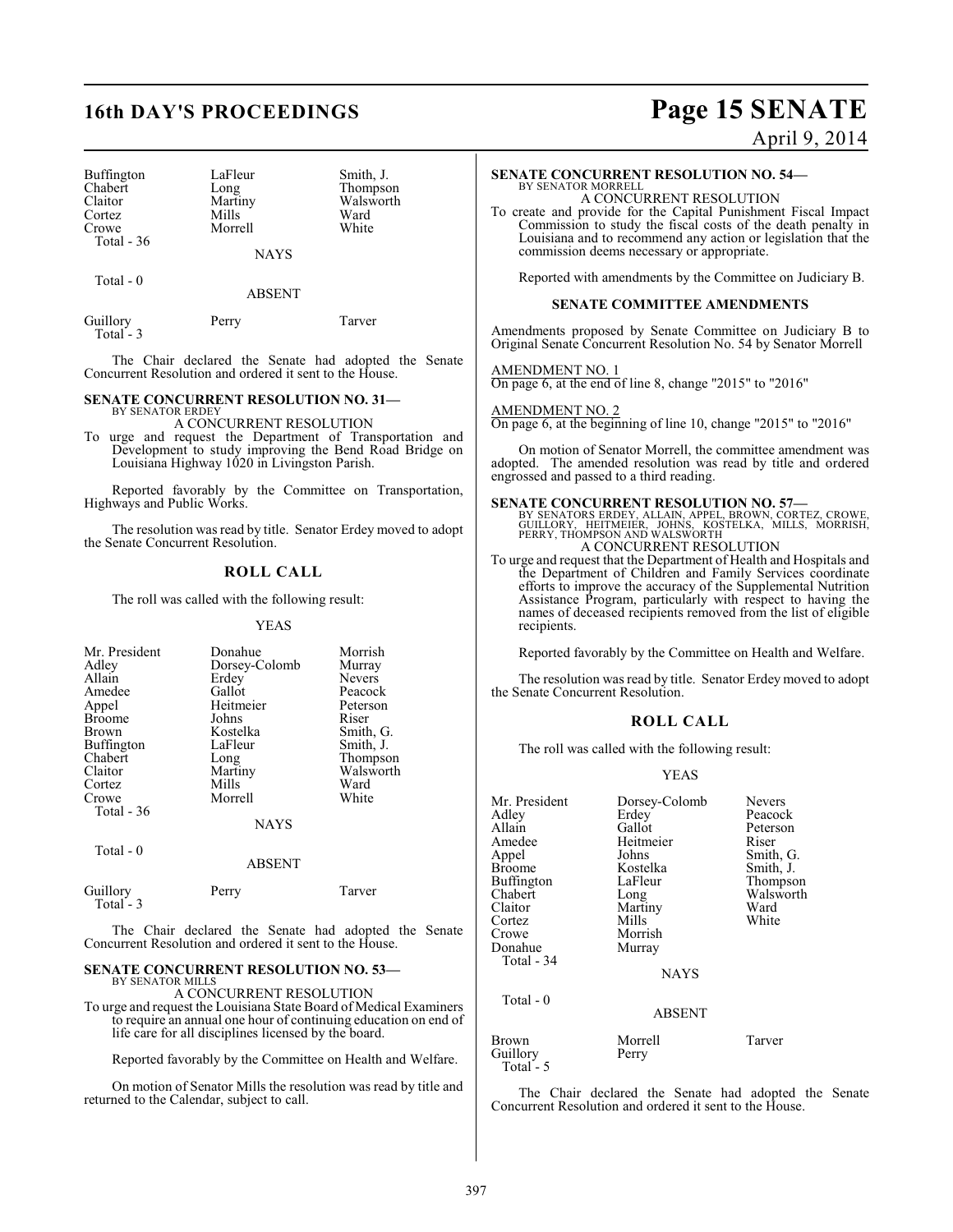### **Page 16 SENATE 16th DAY'S PROCEEDINGS**

### April 9, 2014

#### **Rules Suspended**

Senator Morrish asked for and obtained a suspension of the rules to recall Senate Bill No. 569 from the Committee on Health and Welfare.

#### **SENATE BILL NO. 569—** BY SENATOR MORRISH

AN ACT

To amend and reenact R.S. 40:2116(D)(2), relative to facility need review; to provide with respect to the moratorium on additional beds for nursing facilities; to provide for the replacement of existing facilities; and to provide for related matters.

On motion of Senator Morrish the bill was read by title and withdrawn from the files of the Senate.

#### **Senate Bills and Joint Resolutions on Third Reading and Final Passage**

#### **Bagneris Rule**

Senator Thompson moved to suspend the rules to temporarily pass over controversial Senate Bills on Third Reading and Final Passage with the intention of taking them up later, in their regular order.

Without objection, so ordered.

#### **SENATE BILL NO. 54—** BY SENATOR BROOME

AN ACT

To amend and reenact Children's Code Articles 793.1, 793.3 and 793.4, relative to early intervention programs; to include East Baton Rouge Parish; to provide certain procedures, terms, conditions and fees; to provide for a method of collecting and depositing fees to fund such early intervention program; and to provide for related matters.

#### **Floor Amendments**

Senator Broome proposed the following amendments.

#### **SENATE FLOOR AMENDMENTS**

Amendments proposed by Senator Broome to Engrossed Senate Bill No. 54 by Senator Broome

AMENDMENT NO. 1

On page 1, line 3, change "include" to "authorize the program in"

AMENDMENT NO. 2 On page 1, line 11, change "program" to "program**s**"

AMENDMENT NO. 3

On page 1, line 13, delete "an" and change "program" to "program**s**"

AMENDMENT NO. 4 On page 2, line 8, between "(3)" and "The" insert "**(a)**" and delete "**East Baton Rouge,**"

#### AMENDMENT NO. 5

On page 2, between lines 12 and 13, insert the following:

"**(b) The district attorney of East Baton Rouge Parish, in conjunction with the local school boards in such parish, has demonstrated a willingness to address behavioral problems or school performance problems related to behavior by providing physical locations in the parish where personnel can work together in a coordinated effort.**"

AMENDMENT NO. 6

On page 3, line 14, between "sheriff" and "for" insert "**of the respective parish**"

#### AMENDMENT NO. 7

On page 3, line 15, change "The sheriff" to "**(1)** The sheriff **of the respective parish in the Sixteenth Judicial District**"

AMENDMENT NO. 8

On page 3, line 17, after "Fund" insert a period ".", delete the remainder of the line, delete lines 18 through 20, and insert the following:

"**(2) The sheriff of East Baton Rouge Parish shall deposit all sums collected or received pursuant to this Article in a separate account to be designated as the Nineteenth Judicial District Attorney Early Intervention Fund. C.** The sheriff shall remit on a"

AMENDMENT NO. 9 On page 3, line 21, between "attorney" and the period "." insert "**of the respective parish**"

AMENDMENT NO. 10 On page 3, at the beginning of line 22, add "**D.**"

AMENDMENT NO. 11 On page 3, at the end of line 24 add "inspection."

AMENDMENT NO. 12 On page 3, at the beginning of line 25, change "inspection." to "**E.**"

On motion of Senator Broome, the amendments were adopted.

The bill was read by title. Senator Broome moved the final passage of the amended bill.

#### **ROLL CALL**

The roll was called with the following result:

#### YEAS

Mr. President Dorsey-Colomb Murray<br>Adley Erdey Nevers Adley Erdey Nevers<br>
Allain Gallot Peacock Allain Callot Peacock<br>
Amedee Heitmeier Peterson Heitmeier Peters<br>
Johns Riser Appel Johns<br>Broome Kostelka Kostelka Smith, G.<br>LaFleur Smith, J. Buffington LaFle<br>Chabert Long Chabert Long Thompson<br>Claitor Martiny Walsworth Claitor Martiny Walsworth<br>
Cortez Mills Ward Mills Ward<br>
Morrell White Crowe Morrell<br>
Donahue Morrish Donahue Total - 35 NAYS Total - 0

#### ABSENT

Brown Perry Guillory Tarver Total - 4

The Chair declared the amended bill was passed, ordered reengrossed and sent to the House. Senator Broome moved to reconsider the vote by which the bill was passed and laid the motion on the table.

### **SENATE BILL NO. 106—**

BY SENATOR WALSWORTH AN ACT

To amend and reenact R.S. 23:1553(G) and to enact R.S. 23:1514(E), relative to the Incumbent Worker Training Program; to extend the termination date of the fund; and to provide for related matters.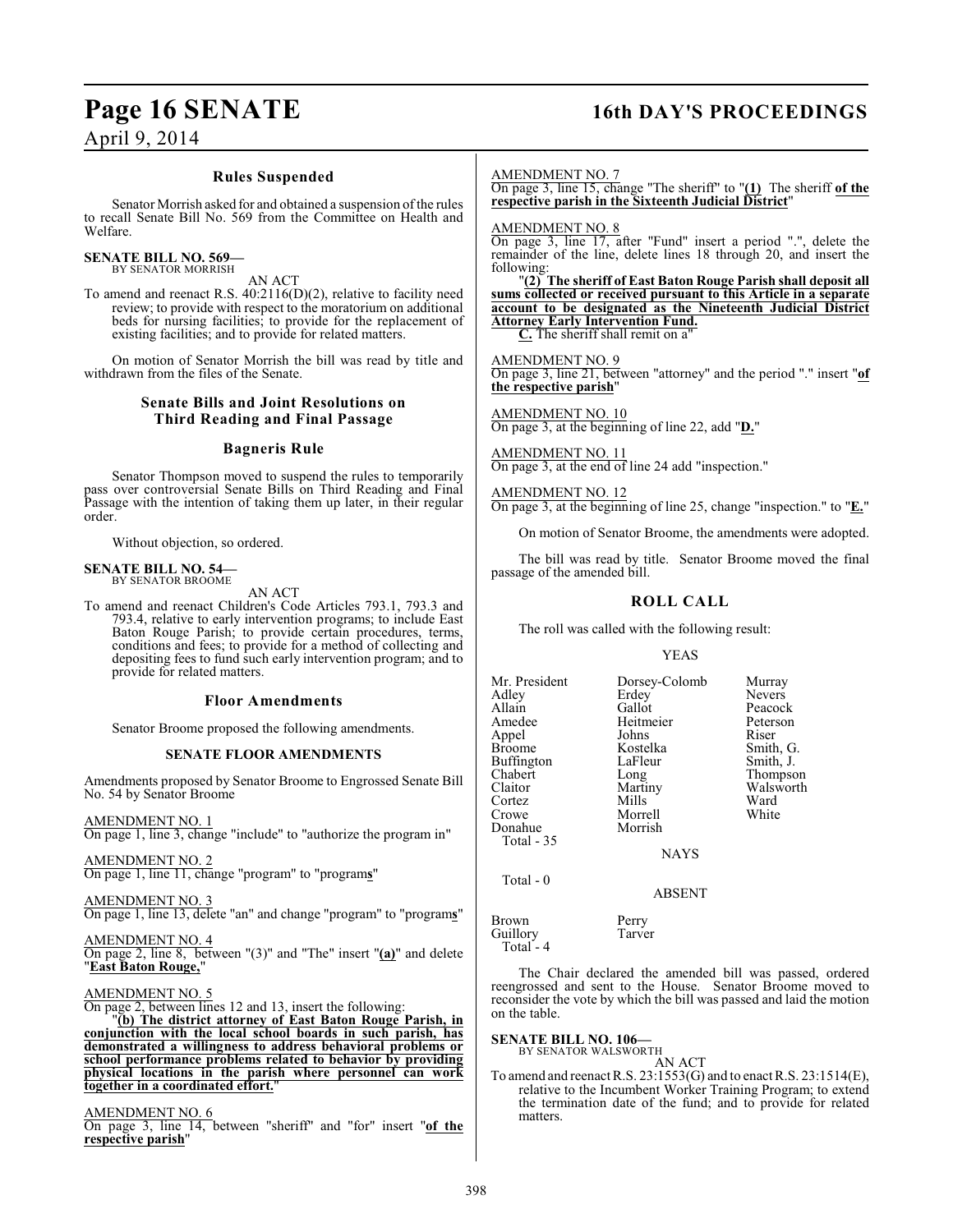## **16th DAY'S PROCEEDINGS Page 17 SENATE**

The bill was read by title. Senator Walsworth moved the final passage of the bill.

#### **ROLL CALL**

The roll was called with the following result:

#### YEAS

| Mr. President<br>Adley<br>Allain<br>Amedee<br>Appel<br><b>Broome</b><br>Buffington<br>Chabert<br>Claitor<br>Cortez<br>Crowe<br>Donahue<br>Total - 35 | Dorsey-Colomb<br>Erdey<br>Gallot<br>Heitmeier<br>Johns<br>Kostelka<br>LaFleur<br>Long<br>Martiny<br>Mills<br>Morrell<br>Morrish<br><b>NAYS</b> | Murray<br><b>Nevers</b><br>Peacock<br>Peterson<br>Riser<br>Smith, G.<br>Smith, J.<br>Thompson<br>Walsworth<br>Ward<br>White |
|------------------------------------------------------------------------------------------------------------------------------------------------------|------------------------------------------------------------------------------------------------------------------------------------------------|-----------------------------------------------------------------------------------------------------------------------------|
|                                                                                                                                                      |                                                                                                                                                |                                                                                                                             |

Total - 0

ABSENT

Brown Perry<br>Guillory Tarver Guillory Total - 4

The Chair declared the bill was passed and ordered it sent to the House. Senator Walsworth moved to reconsider the vote by which the bill was passed and laid the motion on the table.

# **SENATE BILL NO. 155—** BY SENATOR NEVERS

AN ACT

To amend and reenact R.S. 23:382(B), 384(A), the introductory paragraph of  $384(B)$  and  $(B)(2)$ ,  $(3)$ , and  $(4)$  and  $(C)$ ,  $385(B)$ , 386, the introductory paragraph of 387 and 387(9), 388, 389, 390, and 391, relative to apprenticeship; to provide for prohibited discrimination in employment; to provide collective bargaining contracts; to make technical changes; to provide for exceptions; and to provide for related matters.

#### **Floor Amendments**

Senator Martiny sent up floor amendments.

#### **SENATE FLOOR AMENDMENTS**

Amendments proposed by Senator Martiny on behalf of the Legislative Bureau to Engrossed Senate Bill No. 155 by Senator Nevers

AMENDMENT NO. 1 On page 3, line 3, change "U.S." to "**United States**"

AMENDMENT NO. 2 On page 5, line 16, change "**Act**" to "**Law**"

On motion of Senator Martiny, the amendments were adopted.

The bill was read by title. Senator Nevers moved the final passage of the amended bill.

### **ROLL CALL**

The roll was called with the following result:

#### YEAS

Mr. President Dorsey-Colomb Murray

# April 9, 2014

Adley Erdey Nevers Allain Callot Gallot Peacock<br>Amedee Heitmeier Peterson Heitmeier Peters<br>Johns Riser Appel Johns<br>Broome Kostelka Kostelka Smith, G.<br>LaFleur Smith, J. Buffington LaFle<br>Chabert Long Chabert Long Thompson<br>Claitor Martiny Walsworth Martiny Walsworth<br>
Mills Ward Cortez Mills Ward<br>Crowe Morrell White Morrell<br>Morrish Donahue Total - 35 **NAYS**  Total - 0 ABSENT Brown Perry<br>Guillory Tarver Guillory Total - 4

The Chair declared the amended bill was passed, ordered reengrossed and sent to the House. Senator Nevers moved to reconsider the vote by which the bill was passed and laid the motion on the table.

### **SENATE BILL NO. 198—** BY SENATOR RISER

AN ACT

To amend and reenact R.S. 23:1168(A)(1) and (4) and (B), 1170(A) and (B), 1171, 1171.1(A), (B), (C), (D)(1), and (E)(1), and  $1291(\text{C})(5)$  and to enact R.S.  $23:1170(\text{C})$  and  $1171.1(\text{F})$ , and to repeal R.S. 23:1168(A)(5), relative to workers' compensation; to require for compliance; to provide for reporting of compliant coverage; to provide for penalties; to provide for matters to be determined by workers' compensation judges; and to provide for related matters.

#### **Floor Amendments**

Senator Martiny sent up floor amendments.

#### **SENATE FLOOR AMENDMENTS**

Amendments proposed by Senator Martiny on behalf of the Legislative Bureau to Engrossed Senate Bill No. 198 by Senator Riser

AMENDMENT NO. 1 On page 1, line 3, following "1171.1" and before ", and  $1291(C)(5)$ " delete  $\sqrt[n]{(A)}$ , (B), (C), (D)(1), and (E)(1)"

AMENDMENT NO. 2 On page 1, line 4, delete "and 1171.1(F)"

AMENDMENT NO. 3 On page 1, line 9, after "1171.1" delete "(A),"

AMENDMENT NO. 4 On page 1, line 10, delete  $"({\rm B})$ , (C), (D)(1), and (E)(1)"

AMENDMENT NO. 5 On page 1, line 11, delete "and 1171.1(F) are" and insert "is"

AMENDMENT NO. 6

On page 3, line 3, change "\* \* \*" to the following: "(a) Deposit with the director securities or a surety bond in an

amount determined by the director which would be at least an average of the yearly claims for the last three years. (b) Provide proof of excess coverage with such terms and

conditions as is commensurate with their ability to pay the benefits required by the provisions of the Workers' Compensation Act."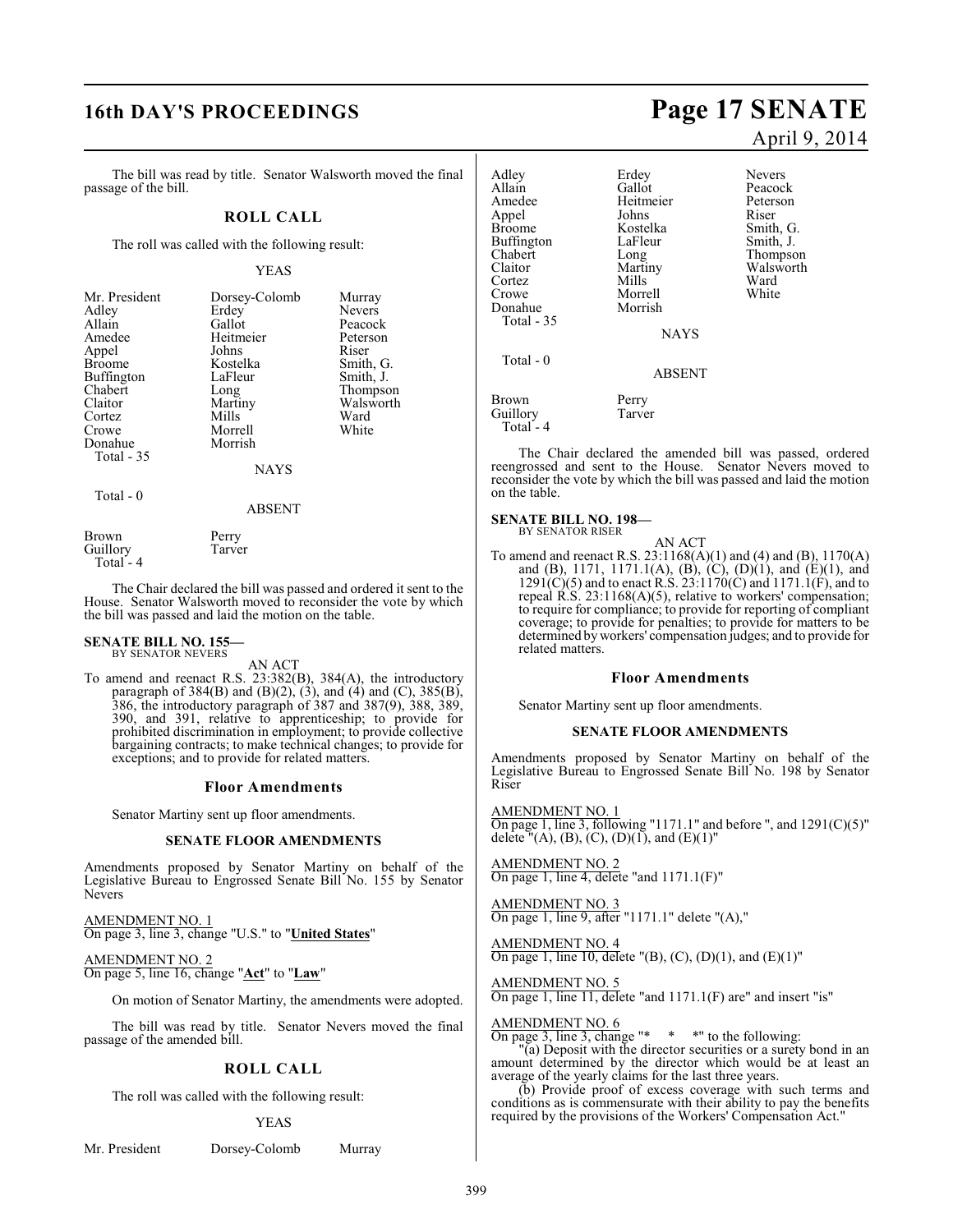### April 9, 2014

#### AMENDMENT NO. 7 On page 4, line 2, change "said" to "**the**"

#### AMENDMENT NO. 8 On page 5, line 5, change "**described**" to "**provided**"

#### AMENDMENT NO. 9

On page 6, line 18, change "\* \* \*" to the following:

"(2) Any cease and desist order issued by the workers' compensation judge under Paragraph (C)(1) of this Subsection shall include specific findings of fact based upon evidence of all of the following:

(a) The employer received notice of the hearing.

(b) The employer employs employees for whom it must secure workers' compensation insurance or be authorized to self-insure under the provisions of this Chapter.

(c) The employer has willfully failed to provide security for compensation as required by R.S. 23:1168 and there has been a final determination in a matter in which the employer has been fined under R.S. 23:1170 or penalized under R.S. 23:1172.

(d) The employer continues to operate its business in the absence of such security for compensation.

(3) There shall be a presumption that an employer who has previously been civilly fined for a second offense, or has previously been criminally penalized, haswillfully failed to secure his obligation under R.S. 23:1168.

(4) A cease and desist order shall not issue priorto a hearing and there shall be no interruption of an employer's business operation if he submits satisfactory proof to the workers' compensation judge of his compliance with R.S. 23:1168, regardless of whether he may have been in violation thereof previously.

#### AMENDMENT NO. 10

On page 6, line 26, change  $"$  \* \*" to the following:

"(2) Such injunctive relief may include the issuance of a temporary restraining order underLouisiana Code of Civil Procedure Article 3601 et seq., which order shall enjoin the employer from continuing its business operations until it has procured the required insurance or authorization to self-insure or has posted adequate security with the court pending the procurement of such insurance or authorization. The court, in its discretion, shall determine the amount that shall constitute adequate security."

On motion of Senator Martiny, the amendments were adopted.

The bill was read by title. Senator Riser moved the final passage of the amended bill.

### **ROLL CALL**

The roll was called with the following result:

#### YEAS

| Mr. President<br>Allain<br>Amedee<br>Appel<br><b>Broome</b><br>Chabert<br>Claitor<br>Cortez | Erdey<br>Gallot<br>Heitmeier<br>Johns<br>Kostelka<br>LaFleur<br>Long<br>Martiny | Murray<br><b>Nevers</b><br>Peacock<br>Peterson<br>Riser<br>Smith, G.<br>Smith, J.<br>Thompson |
|---------------------------------------------------------------------------------------------|---------------------------------------------------------------------------------|-----------------------------------------------------------------------------------------------|
| Crowe<br>Donahue                                                                            | Mills<br>Morrell                                                                | Walsworth<br>Ward                                                                             |
| Dorsey-Colomb<br>Total - 33                                                                 | Morrish                                                                         | White                                                                                         |
|                                                                                             | <b>NAYS</b>                                                                     |                                                                                               |
| Total $-0$                                                                                  | <b>ABSENT</b>                                                                   |                                                                                               |
| Adley                                                                                       | <b>Buffington</b>                                                               | Perry                                                                                         |

Total - 6

Brown Guillory Tarver

## **Page 18 SENATE 16th DAY'S PROCEEDINGS**

The Chair declared the amended bill was passed, ordered reengrossed and sent to the House. Senator Riser moved to reconsider the vote by which the bill was passed and laid the motion on the table.

#### **SENATE BILL NO. 478—** BY SENATOR CLAITOR

AN ACT

To enact R.S. 13:996.69, relative to courts and judicial procedure; to authorize all courts in East Baton Rouge Parish to levy a warrant recall fee to fund a misdemeanor detention facility; to provide for the collection of the fee; to provide for the expenditure of funds collected; to provide reporting requirements; and to provide for related matters.

The bill was read by title. Senator Claitor moved the final passage of the bill.

#### **ROLL CALL**

The roll was called with the following result:

#### YEAS

| Mr. President<br>Allain<br>Amedee<br>Appel<br>Broome<br>Brown<br>Chabert<br>Claitor<br>Cortez<br>Crowe<br>Dorsey-Colomb<br>Total - 33 | Erdey<br>Gallot<br>Heitmeier<br>Johns<br>Kostelka<br>LaFleur<br>Long<br>Martiny<br>Mills<br>Morrell<br>Morrish<br><b>NAYS</b> | Murray<br><b>Nevers</b><br>Peacock<br>Peterson<br>Riser<br>Smith, G.<br>Smith, J.<br>Thompson<br>Walsworth<br>Ward<br>White |
|---------------------------------------------------------------------------------------------------------------------------------------|-------------------------------------------------------------------------------------------------------------------------------|-----------------------------------------------------------------------------------------------------------------------------|
| Total $-0$                                                                                                                            | <b>ABSENT</b>                                                                                                                 |                                                                                                                             |

Adley Donahue Perry<br>
Buffington Guillory Tarver Buffington Total - 6

The Chair declared the bill was passed and ordered it sent to the House. Senator Claitor moved to reconsider the vote by which the bill was passed and laid the motion on the table.

#### **SENATE BILL NO. 564—**

BY SENATOR MILLS

AN ACT To enact R.S.  $33:2541.1(B)(1)(c)$ , relative to the city of St. Martinville; to provide relative to the position of deputy chief of police; to include certain qualifications for deputy chief of police for the city of St. Martinville; to provide for an effective date; and to provide for related matters.

The bill was read by title. Senator Mills moved the final passage of the bill.

### **ROLL CALL**

The roll was called with the following result:

|           | Murray                           |
|-----------|----------------------------------|
| Erdey     | <b>Nevers</b>                    |
| Gallot    | Peacock                          |
| Heitmeier | Peterson                         |
| Johns     | Riser                            |
| Kostelka  | Smith, G.                        |
|           | Smith, J.                        |
|           | Thompson                         |
|           | Dorsey-Colomb<br>Long<br>Martiny |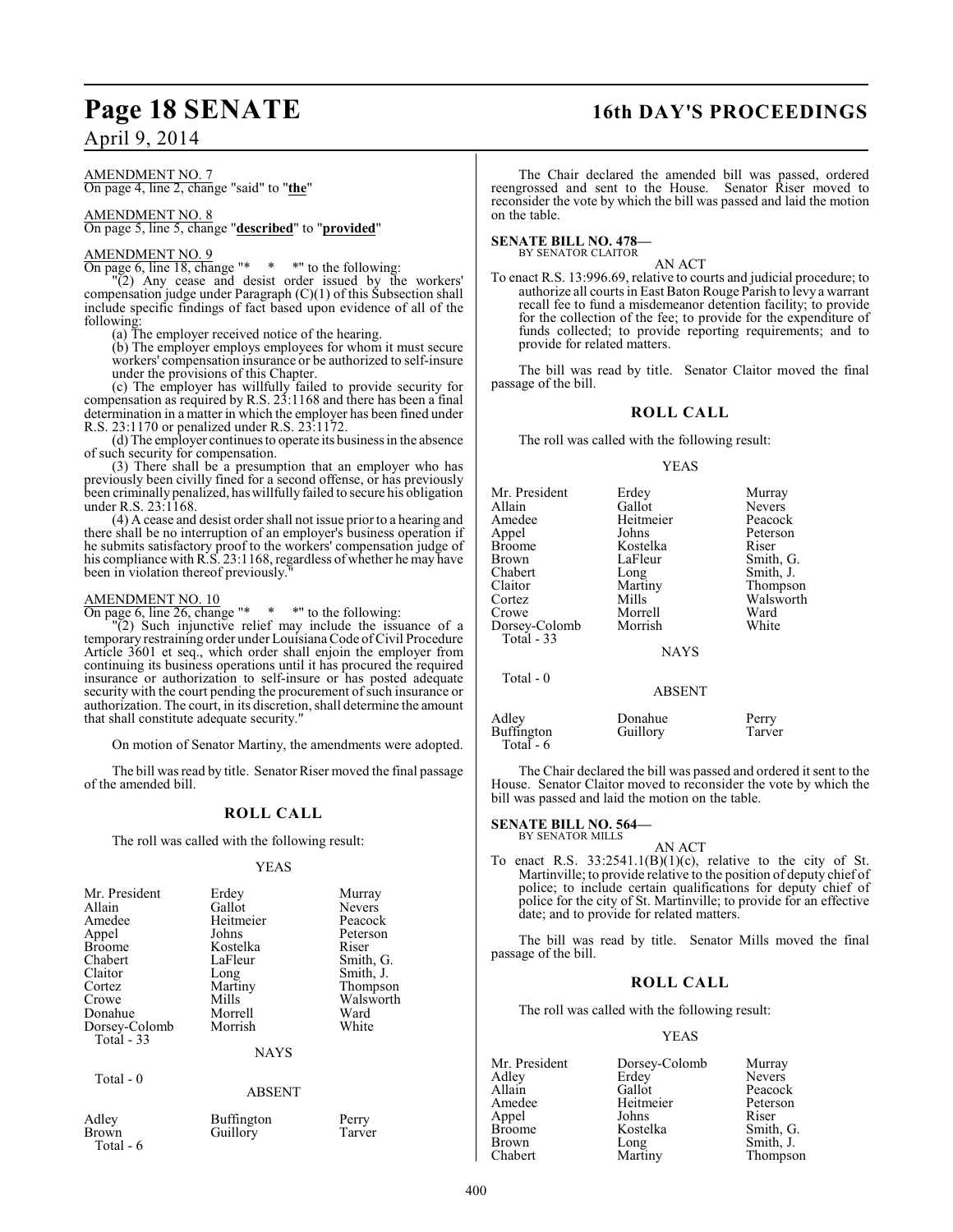# **16th DAY'S PROCEEDINGS Page 19 SENATE**

| Claitor<br>Cortez<br>Crowe<br>Total - 33 | Mills<br>Morrell<br>Morrish<br><b>NAYS</b> | Walsworth<br>Ward<br>White |
|------------------------------------------|--------------------------------------------|----------------------------|
| Total $-0$                               | <b>ABSENT</b>                              |                            |
| Buffington<br>Donahue                    | Guillory<br>LaFleur                        | Perry<br>Tarver            |

The Chair declared the bill was passed and ordered it sent to the House. Senator Mills moved to reconsider the vote by which the bill was passed and laid the motion on the table.

## **SENATE BILL NO. 572—** BY SENATOR MURRAY

Donahue Total - 6

AN ACT

To amend and reenact R.S. 33:9091.1(F)(1)(b), (2)(a), and (3)(b) and (c), relative to the Lakeview Crime Prevention District; to provide for parcel fees; to provide for an effective date; and to provide for related matters.

#### **Floor Amendments**

Senator Martiny sent up floor amendments.

#### **SENATE FLOOR AMENDMENTS**

Amendments proposed by Senator Martiny on behalf of the Legislative Bureau to Engrossed Senate Bill No. 572 by Senator Murray

AMENDMENT NO. 1

On page 1, line 17, following "this" and before "." change "Item" to "Subparagraph"

AMENDMENT NO. 2

On page 3, line 2, following "Subparagraph" and before "(a)" delete "(3)"

On motion of Senator Martiny, the amendments were adopted.

The bill was read by title. Senator Murray moved the final passage of the amended bill.

#### **ROLL CALL**

The roll was called with the following result:

#### YEAS

| Mr. President<br>Adley<br>Allain<br>Amedee<br>Appel<br><b>Broome</b><br>Brown<br>Buffington<br>Chabert<br>Claitor<br>Cortez<br>Crowe | Dorsey-Colomb<br>Erdey<br>Gallot<br>Heitmeier<br>Johns<br>Kostelka<br>LaFleur<br>Long<br>Martiny<br>Mills<br>Morrell | Murray<br><b>Nevers</b><br>Peterson<br>Riser<br>Smith, G.<br>Smith, J.<br>Thompson<br>Walsworth<br>Ward<br>White |
|--------------------------------------------------------------------------------------------------------------------------------------|----------------------------------------------------------------------------------------------------------------------|------------------------------------------------------------------------------------------------------------------|
| Total - 35                                                                                                                           |                                                                                                                      |                                                                                                                  |

**NAYS** 

Peacock Total - 1

# April 9, 2014

#### ABSENT

Guillory Perry Tarver Total - 3

The Chair declared the amended bill was passed, ordered reengrossed and sent to the House. Senator Murray moved to reconsider the vote by which the bill was passed and laid the motion on the table.

#### **Explanation of Vote**

Senator Peacock stated he intended to vote yea on Senate Bill No. 572, and asked that the Official Journal so state that he voted in error because the bill on its face did not clearly indicate that a vote of the people was required.

### **SENATE BILL NO. 587—**<br>BY SENATOR PETERSON

AN ACT To amend and reenact R.S.  $33:9091.14(D)$ , (F)(1), (2) and (3)(c), relative to the Mid-City Security District; to provide for governance; to provide for a flat fee per parcel of land; to provide for election dates; to provide for an effective date; and to provide for related matters.

#### **Floor Amendments**

Senator Peterson proposed the following amendments.

#### **SENATE FLOOR AMENDMENTS**

Amendments proposed by Senator Peterson to Engrossed Senate Bill No. 587 by Senator Peterson

AMENDMENT NO. 1

On page 4, line 3, delete "improved" and insert "improved"

On motion of Senator Peterson, the amendments were adopted.

The bill was read by title. Senator Peterson moved the final passage of the amended bill.

#### **ROLL CALL**

The roll was called with the following result:

#### YEAS

| Mr. President         | Donahue       | Morrish       |
|-----------------------|---------------|---------------|
| Adlev                 | Dorsey-Colomb | Murray        |
| Allain                | Erdey         | <b>Nevers</b> |
| Amedee                | Gallot        | Peacock       |
| Appel                 | Heitmeier     | Peterson      |
| Broome                | Johns         | Riser         |
| Brown                 | Kostelka      | Smith, G.     |
| Buffington            | LaFleur       | Smith, J.     |
| Chabert               | Long          | Thompson      |
| Claitor               | Martiny       | Walsworth     |
| Cortez                | Mills         | Ward          |
| Crowe                 | Morrell       | White         |
| Total - 36            |               |               |
|                       | <b>NAYS</b>   |               |
| Total - 0             |               |               |
|                       | <b>ABSENT</b> |               |
| Guillory<br>Total - 3 | Perry         | Tarver        |

The Chair declared the amended bill was passed, ordered reengrossed and sent to the House. Senator Peterson moved to reconsider the vote by which the bill was passed and laid the motion on the table.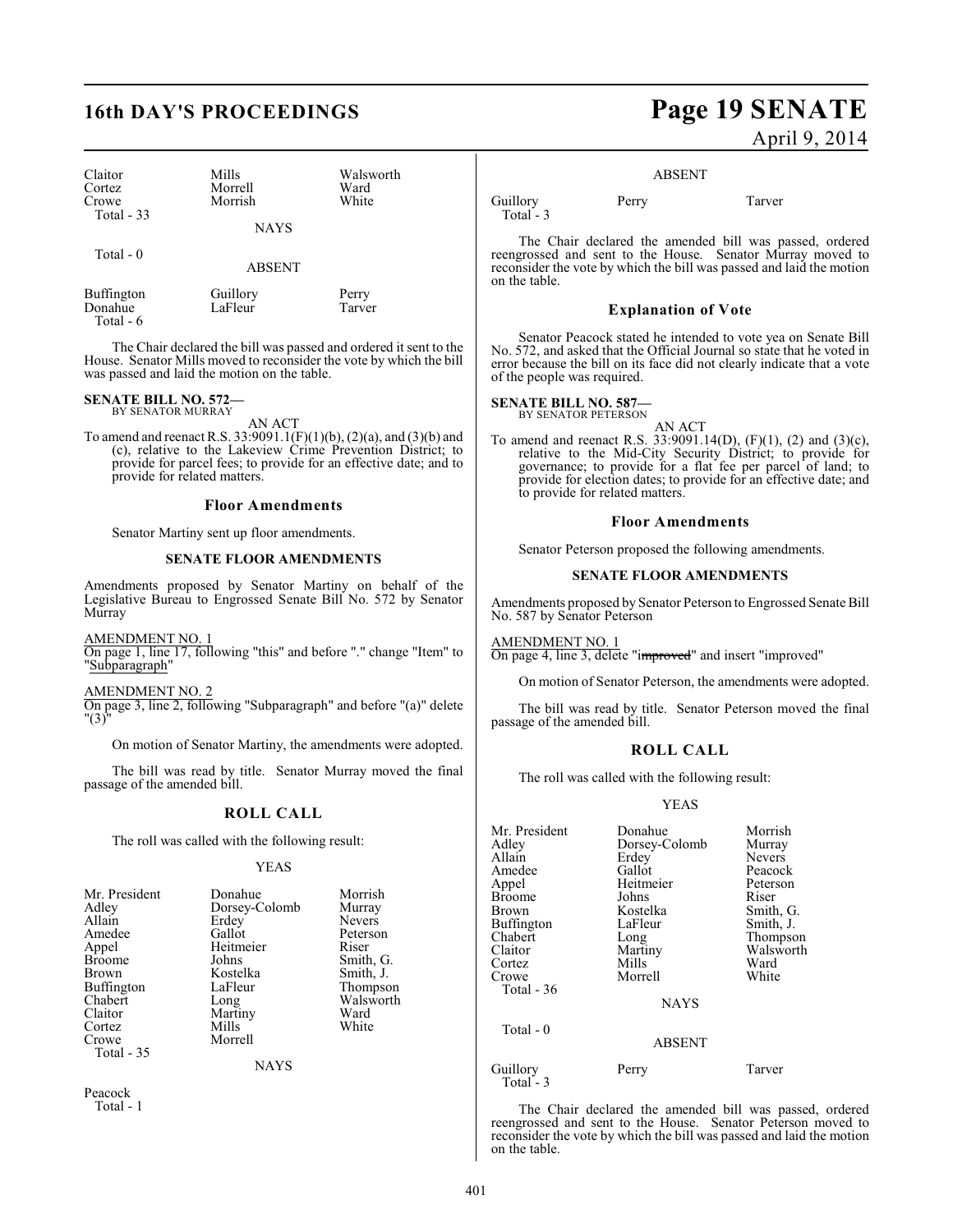# **Page 20 SENATE 16th DAY'S PROCEEDINGS**

### April 9, 2014

### **SENATE BILL NO. 588—**

BY SENATOR PETERSON AN ACT

To amend and reenact R.S. 40:600.88 and 40:600.91(A)(29), relative to the Louisiana Housing Corporation; to provide for the corporation to become a political subdivision of the state; to provide for certain powers and duties; and to provide for related matters.

The bill was read by title. Senator Peterson moved the final passage of the bill.

### **ROLL CALL**

The roll was called with the following result:

#### YEAS

| Mr. President<br>Adley<br>Allain<br>Amedee<br>Appel<br>Broome<br>Brown<br>Buffington<br>Chabert<br>Claitor<br>Crowe<br>Donahue<br>Total - 34<br>Total - 0 | Dorsey-Colomb<br>Erdey<br>Gallot<br>Heitmeier<br>Johns<br>Kostelka<br>Long<br>Martiny<br>Mills<br>Morrell<br>Morrish<br>Murray<br><b>NAYS</b> | <b>Nevers</b><br>Peacock<br>Peterson<br>Riser<br>Smith, G.<br>Smith, J.<br>Thompson<br>Walsworth<br>Ward<br>White |
|-----------------------------------------------------------------------------------------------------------------------------------------------------------|-----------------------------------------------------------------------------------------------------------------------------------------------|-------------------------------------------------------------------------------------------------------------------|
|                                                                                                                                                           | <b>ABSENT</b>                                                                                                                                 |                                                                                                                   |
| Cortez<br>Guillory<br>Total - 5                                                                                                                           | LaFleur<br>Perry                                                                                                                              | Tarver                                                                                                            |

The Chair declared the bill was passed and ordered it sent to the House. Senator Peterson moved to reconsider the vote by which the bill was passed and laid the motion on the table.

#### **SENATE BILL NO. 617—** BY SENATOR AMEDEE

#### AN ACT

To enact R.S. 33:4690.13, relative to Ascension Parish; to authorize the parish governing authority to create road infrastructure development districts; to provide relative to the authority of such districts to undertake new residential road projects and to finance them by levying taxes and assessments and incurring debt; to provide relative to taxes, assessments, and debt; to provide for general powers and duties of a district; to provide for an effective date; and to provide for related matters.

#### **Floor Amendments**

Senator Martiny sent up floor amendments.

#### **SENATE FLOOR AMENDMENTS**

Amendments proposed by Senator Martiny on behalf of the Legislative Bureau to Engrossed Senate Bill No. 617 by Senator Amedee

#### AMENDMENT NO. 1

On page 1, line 14, following "**by**" and before "**separate**" delete "**,**"

#### AMENDMENT NO. 2

On page 3, line 25, following "**may**" and before "**be**" delete "**only**"

#### AMENDMENT NO. 3

On page 3, line 26, following "**used**" and before "**for**" insert "**only**"

AMENDMENT NO. 4 On page 4, line 4, following "**rata**" and before "**by**" change "**rate**" to "**basis**"

AMENDMENT NO. 5 On page 4, line 9, change "**30th**" to "**thirtieth**"

AMENDMENT NO. 6 On page 4, line 24, change "**real, personal**" to "**immovable, movable**"

AMENDMENT NO. 7 On page 4, line 25, change "**tangible or intangible**" to "**corporeal or incorporeal**"

On motion of Senator Martiny, the amendments were adopted.

#### **Floor Amendments**

Senator Amedee proposed the following amendments.

#### **SENATE FLOOR AMENDMENTS**

Amendments proposed by Senator Amedee to Engrossed Senate Bill No. 617 by Senator Amedee

AMENDMENT NO. 1 On page 2, line 22 after "**districts**" and before "**within**", insert "**for new residential developments**"

AMENDMENT NO. 2

On page 8, between lines 6 and 7, insert:

"**(12) The governing authority of a special taxing district shall require all developers to notify potential buyers of any property located within a new residential road infrastructure development of all potential taxes and fees.**"

#### AMENDMENT NO. 3

On page 8, delete lines 7 and 8 and insert:

"**G. Exceptions. The provisions of this Section shall not be applicable to the financing of any road infrastructure projects on any property in which the ownership of multiple adjacent parcels of the property resides with a single extended family or was inherited from a single family.**"

On motion of Senator Amedee, the amendments were adopted.

The bill was read by title. Senator Amedee moved the final passage of the amended bill.

#### **ROLL CALL**

The roll was called with the following result:

| Mr. President | Dorsey-Colomb | Murray        |
|---------------|---------------|---------------|
| Adley         | Erdey         | <b>Nevers</b> |
| Allain        | Gallot        | Peacock       |
| Amedee        | Heitmeier     | Peterson      |
| Appel         | Johns         | Riser         |
| Broome        | Kostelka      | Smith, G.     |
| Brown         | LaFleur       | Smith, J.     |
| Buffington    | Long          | Thompson      |
| Chabert       | Martiny       | Walsworth     |
| Cortez        | Mills         | Ward          |
| Crowe         | Morrell       | White         |
| Donahue       | Morrish       |               |
| Total - 35    |               |               |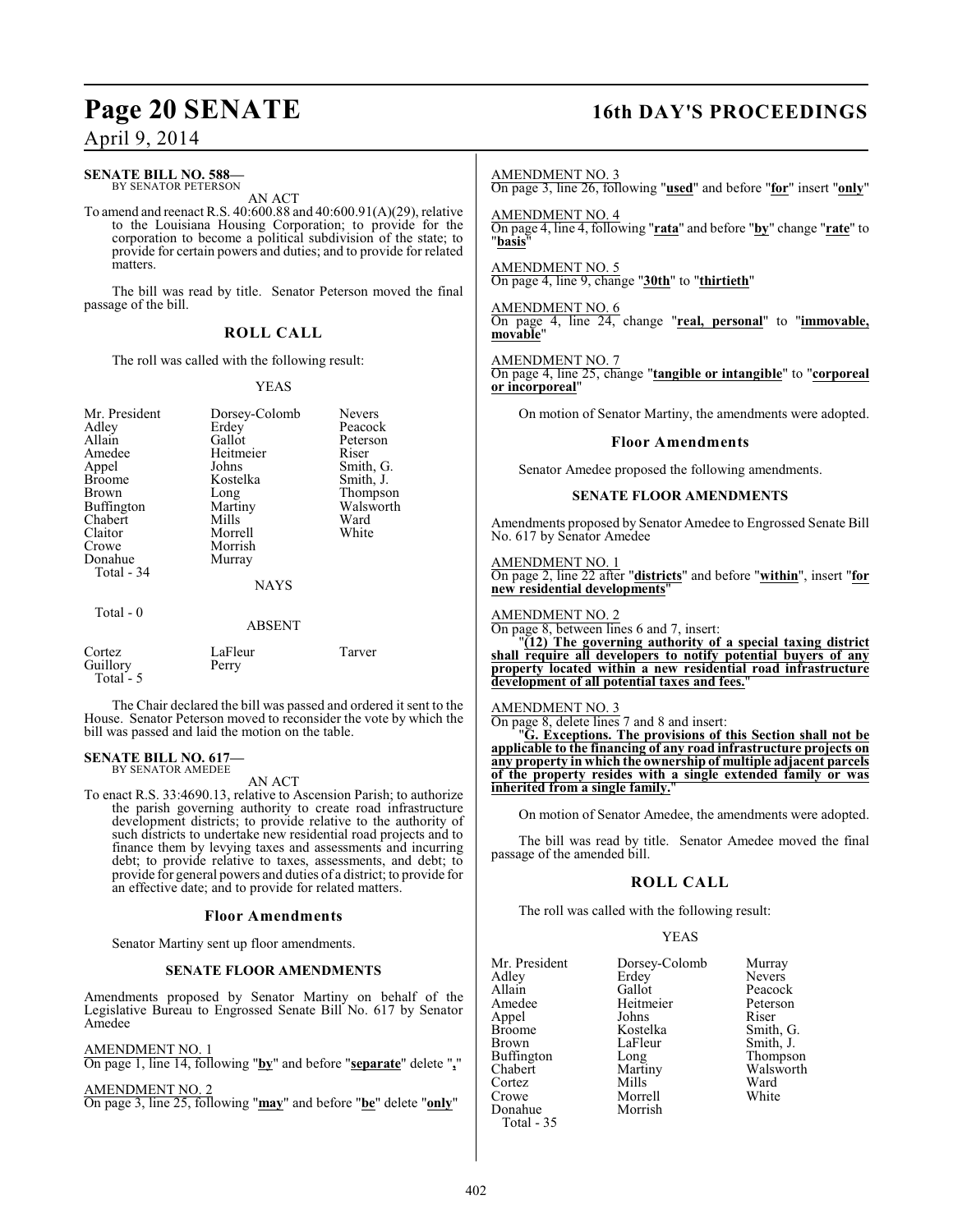#### NAYS

Total - 0

ABSENT

Claitor Perry<br>Guillory Tarver Guillory Total - 4

The Chair declared the amended bill was passed, ordered reengrossed and sent to the House. Senator Amedee moved to reconsider the vote by which the bill was passed and laid the motion on the table.

#### **Senate Bills and Joint Resolutions on Third Reading and Final Passage, Subject to Call**

#### **Called from the Calendar**

Senator Gallot asked that Senate Bill No. 549 be called from the Calendar.

**SENATE BILL NO. 549—** BY SENATOR GALLOT

AN ACT

To amend and reenact R.S. 33:1992(A)(1) and 2002(A)(3)(a), relative to minimum wages for firefighters; to provide relative to the components of a firefighter's starting salary; to provide relative to compliance with the requirements of the Fair Labor Standards Act; and to provide for related matters.

The bill was read by title. Senator Gallot moved the final passage of the bill.

#### **ROLL CALL**

The roll was called with the following result:

#### YEAS

| Mr. President     | Donahue       | Morrish       |
|-------------------|---------------|---------------|
| Adley             | Dorsey-Colomb | Murray        |
| Allain            | Erdey         | <b>Nevers</b> |
| Amedee            | Gallot        | Peacock       |
| Appel             | Heitmeier     | Peterson      |
| <b>Broome</b>     | Johns         | Riser         |
| Brown             | Kostelka      | Smith, G.     |
| <b>Buffington</b> | LaFleur       | Smith, J.     |
| Chabert           | Long          | Thompson      |
| Claitor           | Martiny       | Walsworth     |
| Cortez            | Mills         | Ward          |
| Crowe             | Morrell       | White         |
| Total $-36$       |               |               |
|                   | <b>NAYS</b>   |               |
| Total - 0         |               |               |
|                   | ABSENT        |               |

Guillory Perry Tarver

Total - 3

The Chair declared the bill was passed and ordered it sent to the House. Senator Gallot moved to reconsider the vote by which the bill was passed and laid the motion on the table.

#### **Rules Suspended**

Senator Thompson asked for and obtained a suspension of the rules to revert to:

## **16th DAY'S PROCEEDINGS Page 21 SENATE** April 9, 2014

**Senate Concurrent Resolutions on Second Reading Reported by Committees, Subject to Call**

#### **Called from the Calendar**

Senator Mills asked that Senate Concurrent Resolution No. 53 be called from the Calendar.

#### **SENATE CONCURRENT RESOLUTION NO. 53—** BY SENATOR MILLS

A CONCURRENT RESOLUTION

To urge and request the Louisiana State Board of Medical Examiners to require an annual one hour of continuing education on end of life care for all disciplines licensed by the board.

#### **Floor Amendments**

Senator Mills proposed the following amendments.

#### **SENATE FLOOR AMENDMENTS**

Amendments proposed by Senator Mills to Original Senate Concurrent Resolution No. 53 by Senator Mills

#### AMENDMENT NO. 1

On page 1, delete lines 2 through 4 in their entirety, and insert: "To urge and request the Louisiana State Board of Medical Examiners to place on its official website a link to information regarding end of life care in the state of Louisiana."

#### AMENDMENT NO. 2

On page 1, line 13, delete the period "." and insert "; and"

#### AMENDMENT NO. 3

On page 1, between lines 13 and 14 insert:

"WHEREAS, the Louisiana Natural Death Act and the LaPOST statute contains language providing nothing shall be construed to condone, authorize, or approve mercy killing or euthanasia or to permit any affirmative or deliberate act or mission to end life other than to permit the natural process of dying."

#### AMENDMENT NO. 4

On page 1, delete lines 15 and 16 in their entirety, and insert: "urge and request the Louisiana State Board of Medical Examiners to place on its official website a link to information regarding end of life care in the state of Louisiana."

On motion of Senator Mills, the amendments were adopted.

The concurrent resolution was read by title. Senator Mills moved to adopt the amended Senate Concurrent Resolution.

#### **ROLL CALL**

The roll was called with the following result:

| Donahue       | Morrish       |
|---------------|---------------|
| Dorsey-Colomb | Murray        |
| Erdey         | <b>Nevers</b> |
| Gallot        | Peacock       |
| Heitmeier     | Peterson      |
| Johns         | Riser         |
| Kostelka      | Smith, G.     |
| LaFleur       | Smith, J.     |
| Long          | Thompson      |
|               |               |